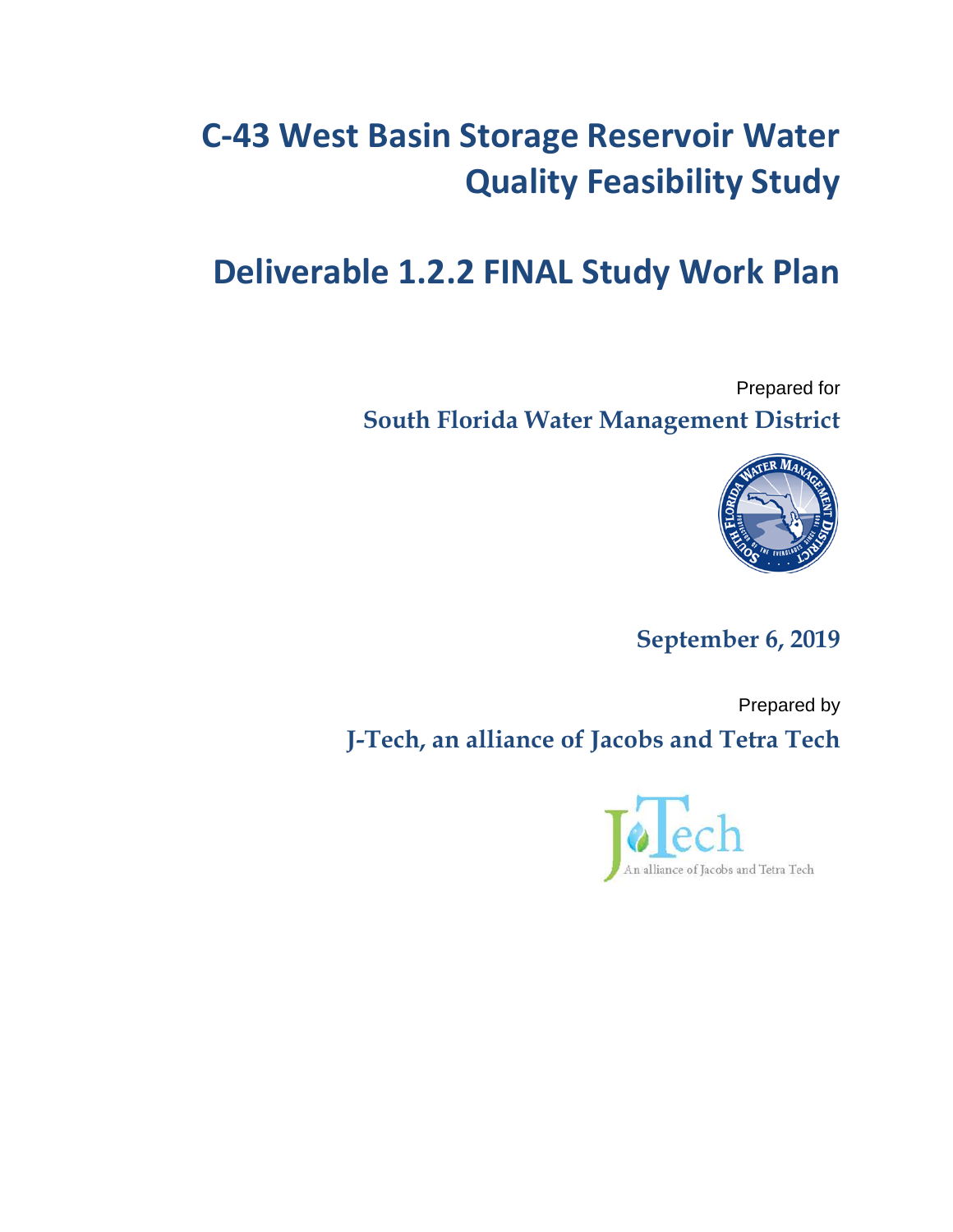## Table of Contents

| 3.4 Task 4. C-43 WBSR Water Quality Feasibility Study with Cost Benefit, Alternative and Tradeoff |  |
|---------------------------------------------------------------------------------------------------|--|
|                                                                                                   |  |
|                                                                                                   |  |
|                                                                                                   |  |
|                                                                                                   |  |
| 4.0                                                                                               |  |

## List of Figures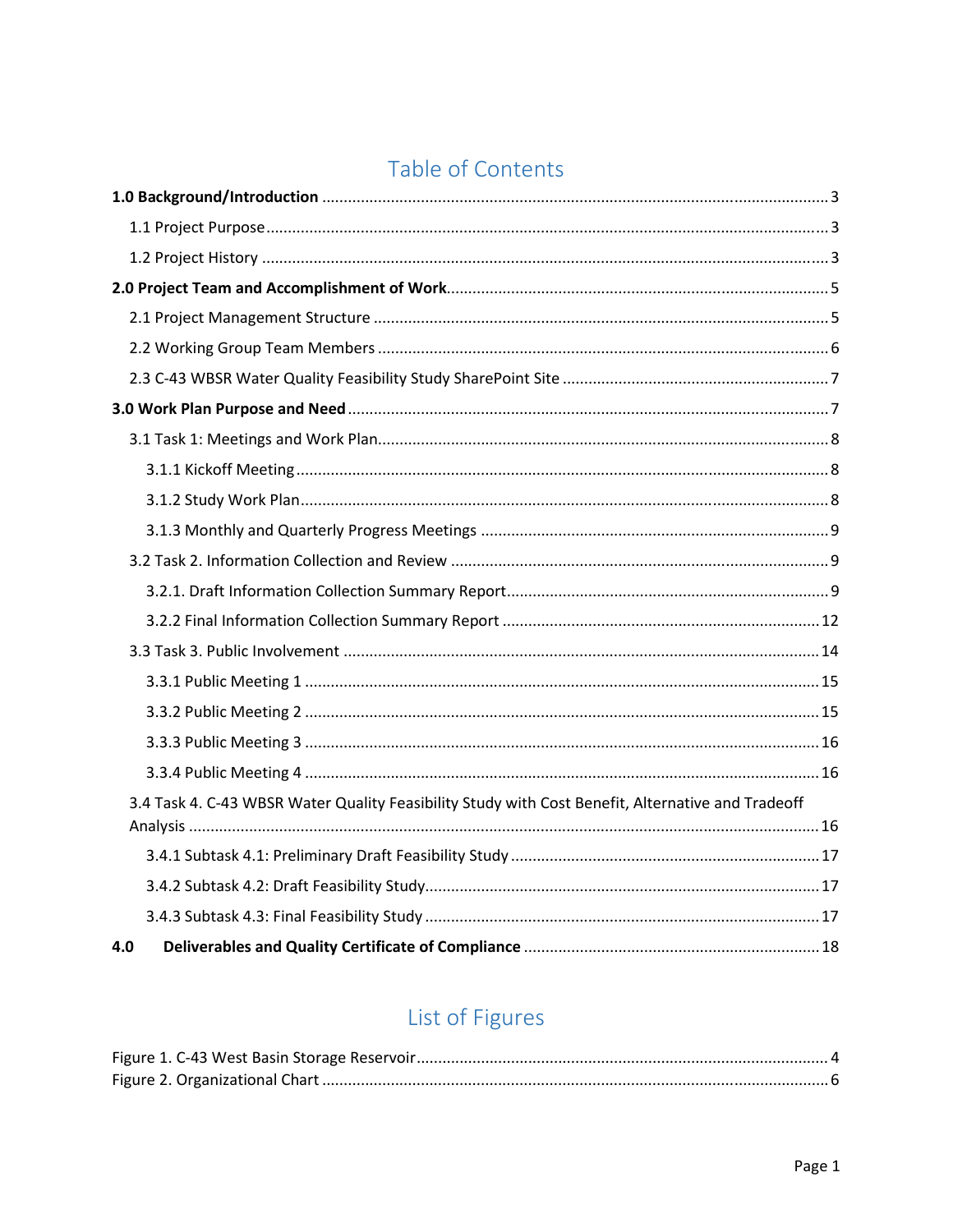## List of Tables

## Appendix

Appendix A Project Schedule

#### **LIST OF ACRONYMS**

| <b>CERP</b>  | Comprehensive Everglades Restoration Plan            |
|--------------|------------------------------------------------------|
| <b>DEP</b>   | Department of Environmental Protection               |
| <b>HAB</b>   | Harmful Algae Bloom                                  |
| LA-MSID      | Lehigh Acres Municipal Services Improvement District |
| <b>NEEP</b>  | Northern Everglades and Estuary Protection Program   |
| <b>NTP</b>   | Notice to Proceed                                    |
| <b>PDF</b>   | <b>Portable Document Format</b>                      |
| QA           | <b>Quality Assurance</b>                             |
| <b>SFWMD</b> | South Florida Water Management District              |
| <b>SME</b>   | <b>Subject Matter Expert</b>                         |
| <b>TMDL</b>  | <b>Total Maximum Daily Load</b>                      |
| TN           | <b>Total Nitrogen</b>                                |
| TP           | <b>Total Phosphorus</b>                              |
| <b>WBSR</b>  | West Basin Storage Reservoir                         |
| <b>WQFS</b>  | <b>Water Quality Feasibility Study</b>               |
|              |                                                      |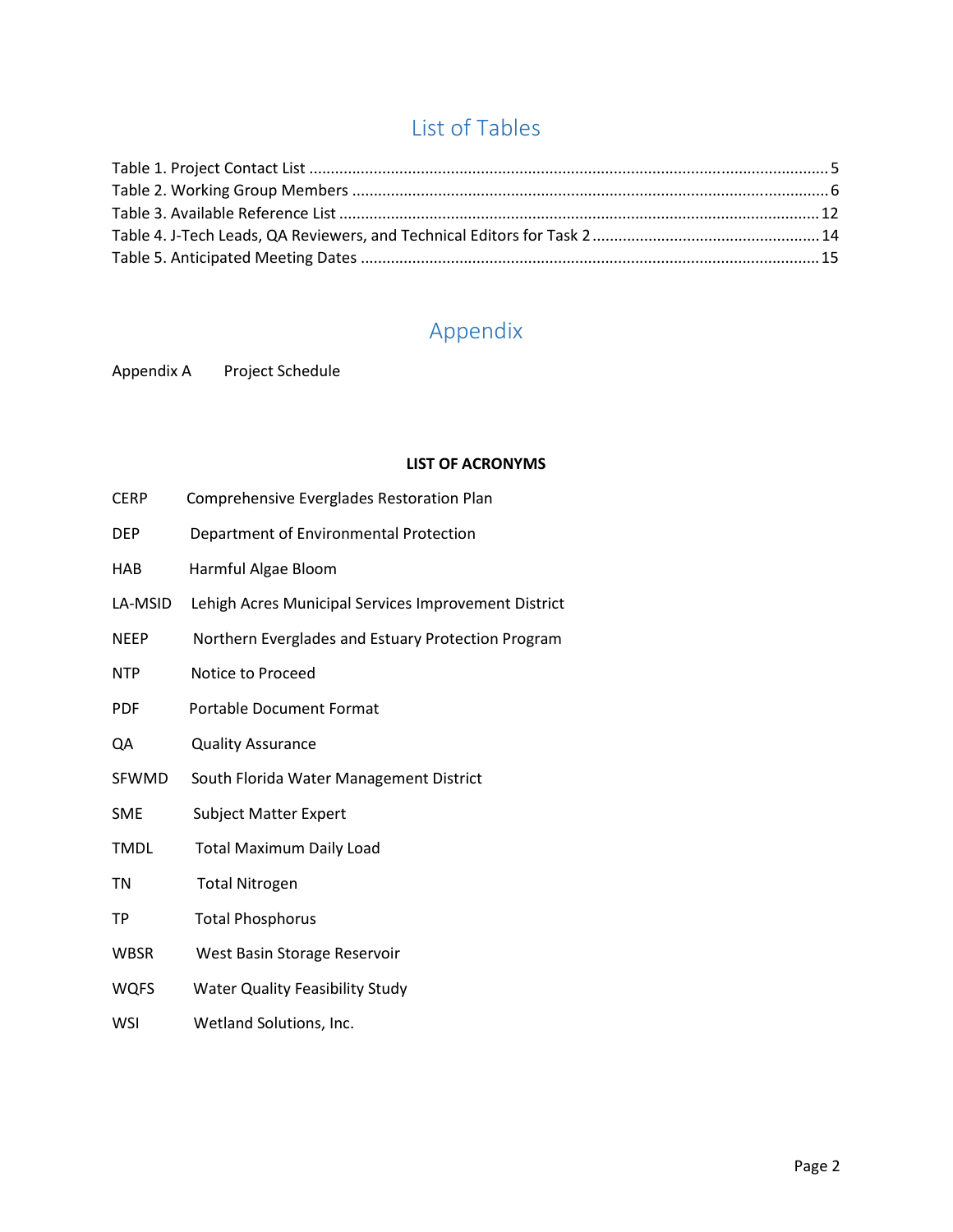## <span id="page-3-0"></span>1.0 Background/Introduction

#### <span id="page-3-1"></span>1.1 Project Purpose

J-Tech has been selected for the completion and delivery of the C-43 West Basin Storage Reservoir (WBSR) Water Quality Feasibility Study (Study). The objectives of the Study are to: (1) conduct a review of existing pertinent studies/literature; (2) review and evaluate applicable water quality treatment technologies suitable for use; (3) conduct public meetings; (4) prepare a cost-benefit, alternatives, and trade-off analysis from which cost-effective, available, technically feasible, and conventional and innovative biological, chemical, and physical treatment technologies for water quality improvement for eventual pre-treatment, in-reservoir treatment, and/or post-treatment application to the C-43 WBSR, and (5) identify cost-effective options that reduce discharge of nutrients which may contribute to bluegreen algal blooms from the C-43 WBSR to the downstream Caloosahatchee Estuary. The Study will need to consider and maintain the current Comprehensive Everglades Restoration Plan (CERP) construction schedule and congressionally approved project purposes for the C-43 WBSR.

CERP was authorized by Congress in 2000. Since CERP was approved, progress in the planning, design, construction, and operation of South Florida ecosystem restoration projects has been made. The C-43 WBSR is one of 68 components authorized under CERP and is currently under construction. It is imperative that the current C-43 WBSR construction schedule and all project purposes are not impacted by the recommendations ultimately provided in the Study.

To examine conventional and innovative biological, physical, and chemical technologies available and applicable for reducing nutrient loading from C-43 WBSR or potential algal biomass within the C-43 WBSR, the South Florida Water Management District (SFWMD), Florida Department of Environmental Protection (DEP), and local governments are partnering to develop the Study. Collectively, representatives of SFWMD, DEP, Hendry County, Lee County, City of Cape Coral, City of Sanibel, and Lehigh Acres Municipal Services Improvement District (LA-MSID) make up the C-43 WBSR Water Quality Feasibility Study Working Group (Working Group) for the Study. Additional local governments within the Caloosahatchee Basin may join the Working Group. The Working Group will provide guidance to the SFWMD Project Manager responsible for administering the contract and acting as the liaison between the Working Group and the Study Consultant (J-Tech).

#### <span id="page-3-2"></span>1.2 Project History

On January 10, 2019, Governor Ron DeSantis signed Executive Order 19-12, calling for greater protection of Florida's environment and water quality. The Executive Order directed the state agencies to take a more aggressive approach to address some of the environmental issues plaguing the state, with a significant emphasis on South Florida and the harmful algal blooms (HABs) associated with blue-green algae. Specifically, the Executive Order directed DEP to "work with the SFWMD to add stormwater treatment to the C-43 Reservoir to provide additional treatment and improve the quality of water leaving this important storage component" of CERP.

The C-43 WBSR project is designed to capture and store water during Florida's rainy season and provide dry-season flows to the estuary. The reservoir is under construction on a 10,500-acre parcel owned by SFWMD in Hendry County (**[Figure 1](#page-4-0)**) and is a 50-50 cost share between SFWMD and the U.S. Army Corps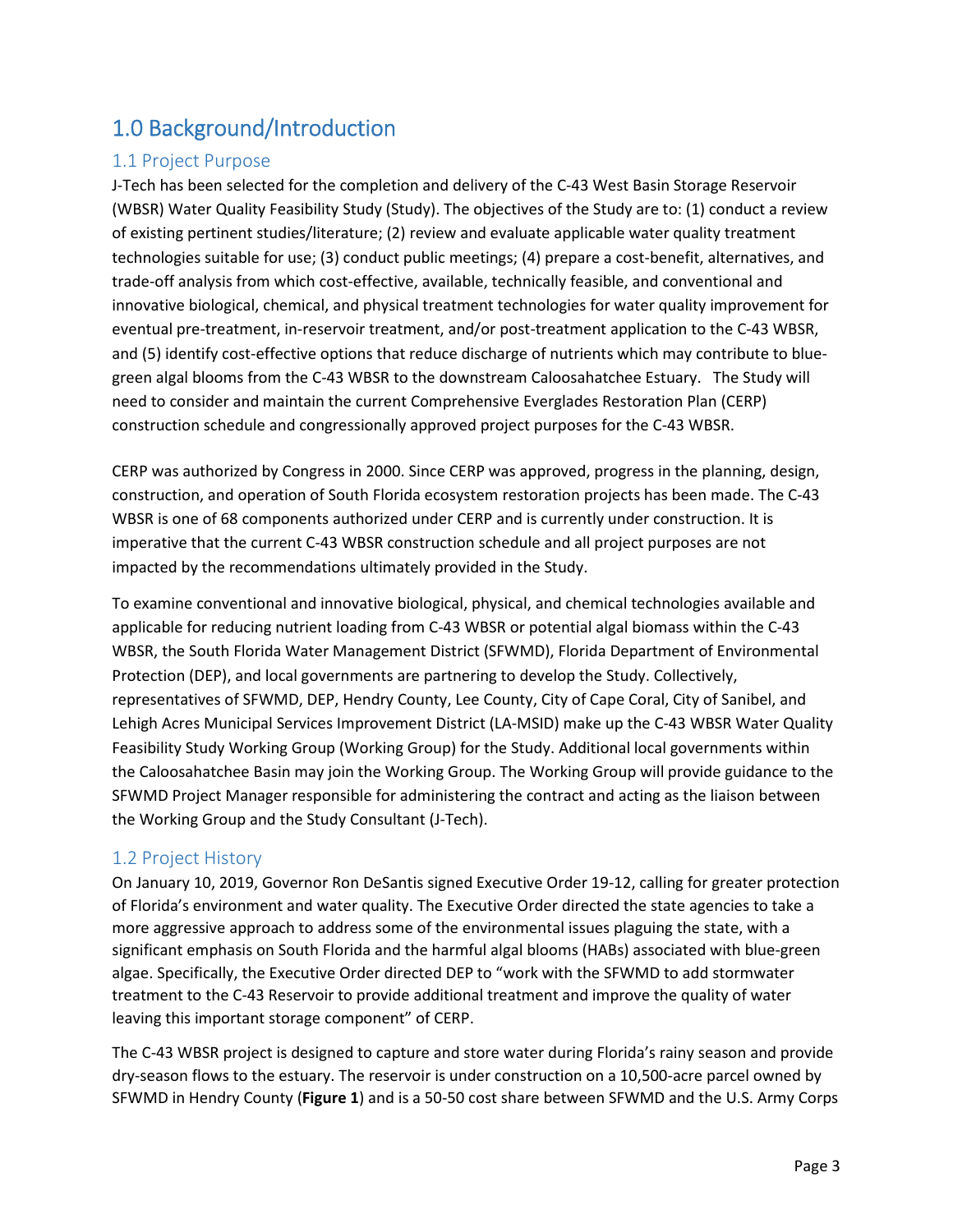of Engineers. Depending on storage needs, water depth in the reservoir will range from 15 to 25 feet. Water stored in the reservoir is protected by a water reservation rule and will be released on a regulated schedule to meet minimum flow requirements at the S-79 structure (Franklin Lock and Dam) during dry season low flow conditions. This project is one component of a larger restoration project for the Caloosahatchee River and Estuary, and will comprise a significant portion of the overall water storage requirement for the Caloosahatchee River Basin.



**Figure 1. C-43 West Basin Storage Reservoir** 

<span id="page-4-0"></span>The C-43 WBSR will serve multiple purposes. It is intended to support restoration of flows to the Caloosahatchee Estuary by attenuating peak stormwater flows during the wet season and providing additional baseflow to the estuary during the dry season. The reservoir will capture and store a portion of the basin runoff and regulatory releases from Lake Okeechobee, reducing the frequency and volume of discharges to the Caloosahatchee Estuary during the wet season. In addition, it is envisioned to provide public access and recreational opportunities, and the perimeter canal is intended to maintain allocated water supply to the local agricultural areas adjacent to the reservoir.

It is imperative that releases from the C-43 WBSR do not contribute to impairments of downstream water quality constituents compared to existing conditions in the Caloosahatchee River Basin. DEP has identified the Caloosahatchee Estuary to be impaired for total nitrogen (TN). DEP has not identified the Caloosahatchee Estuary to be impaired for total phosphorus (TP), but this nutrient should be considered for reduction as well. The reduction of nutrient concentrations and loads to these waterbodies is required by the Northern Everglades and Estuary Protection Program (NEEPP) passed by the Florida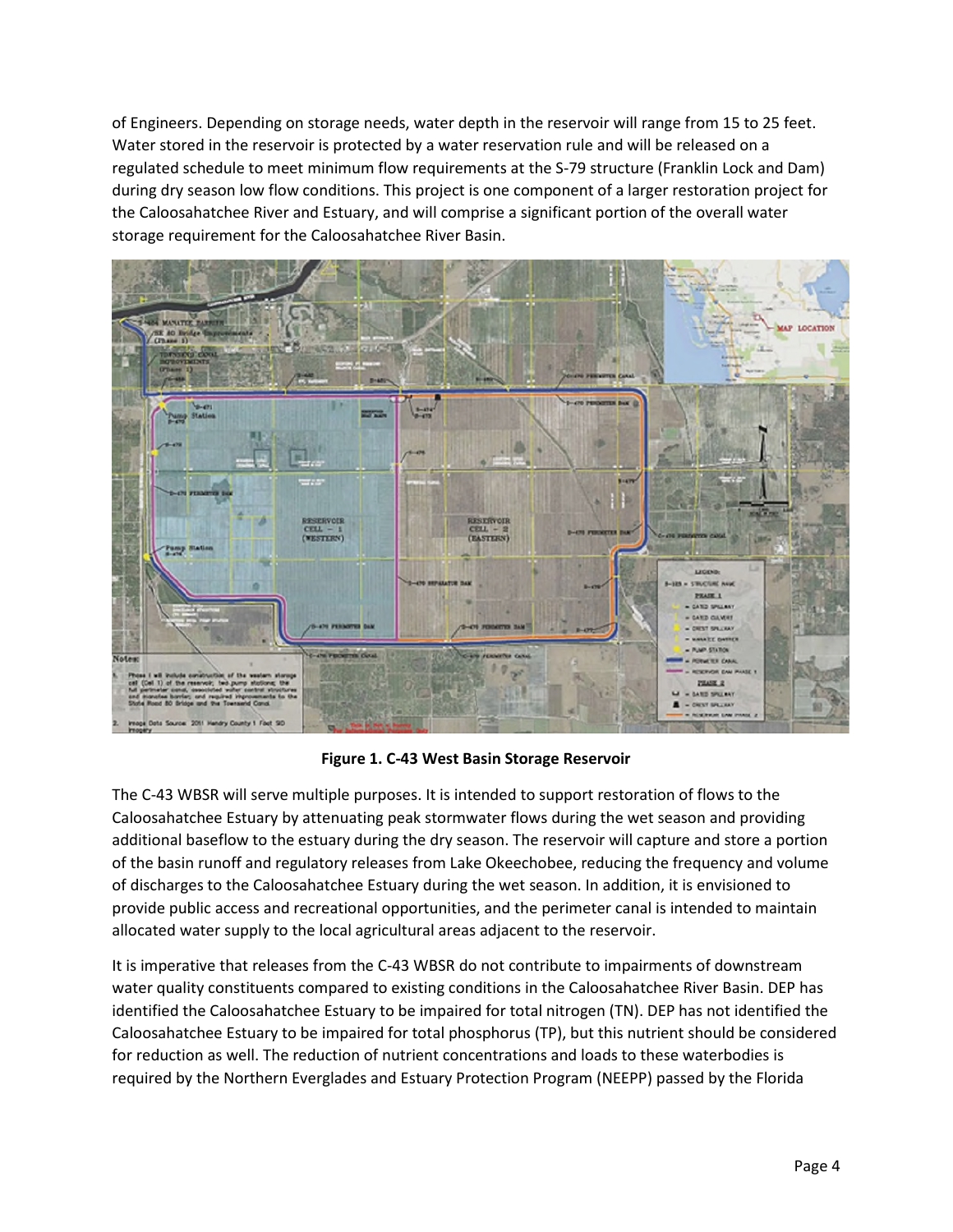Legislature and signed into law in 2007 and amended in 2016, and by the Caloosahatchee Estuary Total Maximum Daily Load (TMDL) adopted in 2009 by DEP.

## <span id="page-5-0"></span>2.0 Project Team and Accomplishment of Work

#### <span id="page-5-1"></span>2.1 Project Management Structure

The SFWMD Project Manager is Kim Fikoski. Ms. Fikoski will be the principal point of contact between SFWMD and J-Tech on all contract and technical matters related to the Study. The J-Tech Contract Manager is Shawn Waldeck, P.E. Mr. Waldeck will be the main point of contact for the Study Work Order and contract-related issues. The J-Tech Deputy Project Manager is Georgia Vince. Ms. Vince will be the lead point of contact for the Study Work Order including work products, schedule, and Working Group coordination. The Wetland Solutions, Inc. (WSI) Project Manager is Chris Keller, P.E. Mr. Keller will be the principal point of contact on all contract and technical matters between WSI and SFWMD. The Ingenuity Lab Project Manager is Dave Fleming. Mr. Fleming will be facilitating the public meetings under Task 3. **[Table 1](#page-5-2)** provides a complete list of project contacts. **[Figure 2](#page-6-1)** provided below shows the organization structure and responsibility for the operations of the project as well as individual subject matter experts (SME).

| <b>Staff Member</b>                                     | <b>Office Phone #</b> | <b>Cell Phone #</b>            | E-mail                          |  |  |  |
|---------------------------------------------------------|-----------------------|--------------------------------|---------------------------------|--|--|--|
| <b>SFWMD</b>                                            |                       |                                |                                 |  |  |  |
| Kim Fikoski                                             | 239-338-2929 x 7737   | 239-851-3487                   | kfikoski@sfwmd.gov              |  |  |  |
| <b>Ansley Marr</b>                                      | 561-682-6419          |                                | amarr@sfwmd.gov                 |  |  |  |
| Jose Otero                                              | 561-682-6578          | 561-312-2526                   | jotero@sfwmd.gov                |  |  |  |
| <b>Matt Morrison</b>                                    | 561-682-6844          | 772-631-2698                   | mjmorris@sfwmd.gov              |  |  |  |
|                                                         |                       | J-Tech                         |                                 |  |  |  |
| Shawn Waldeck                                           | 561-799-3855          | 561-846-2858                   | Shawn.Waldeck@jacobs.com        |  |  |  |
| Georgia Vince                                           | 772-781-3441          | 561-236-8692                   | Georgia.Vince@tetratech.com     |  |  |  |
| Jim Bays                                                | 813-281-7705          | 813-765-9286                   | Jim.Bays@jacobs.com             |  |  |  |
| <b>Marcy Frick</b>                                      | 850-536-8115          | 904-476-3141                   | Marcy.Frick@tetratech.com       |  |  |  |
|                                                         |                       | <b>Wetland Solutions, Inc.</b> |                                 |  |  |  |
| Chris Keller                                            | 386-462-9286          | 352-262-3098                   | ckeller@wetlandsolutionsinc.com |  |  |  |
| Dr. Bob Knight                                          | 386-462-9286          | 352-538-6620                   | bknight@wetlandsolutionsinc.com |  |  |  |
| <b>Ingenuity Lab</b>                                    |                       |                                |                                 |  |  |  |
| Dave Fleming<br>520-289-7411<br>dave@myingenuitylab.com |                       |                                |                                 |  |  |  |

#### <span id="page-5-2"></span>**Table 1. Project Contact List**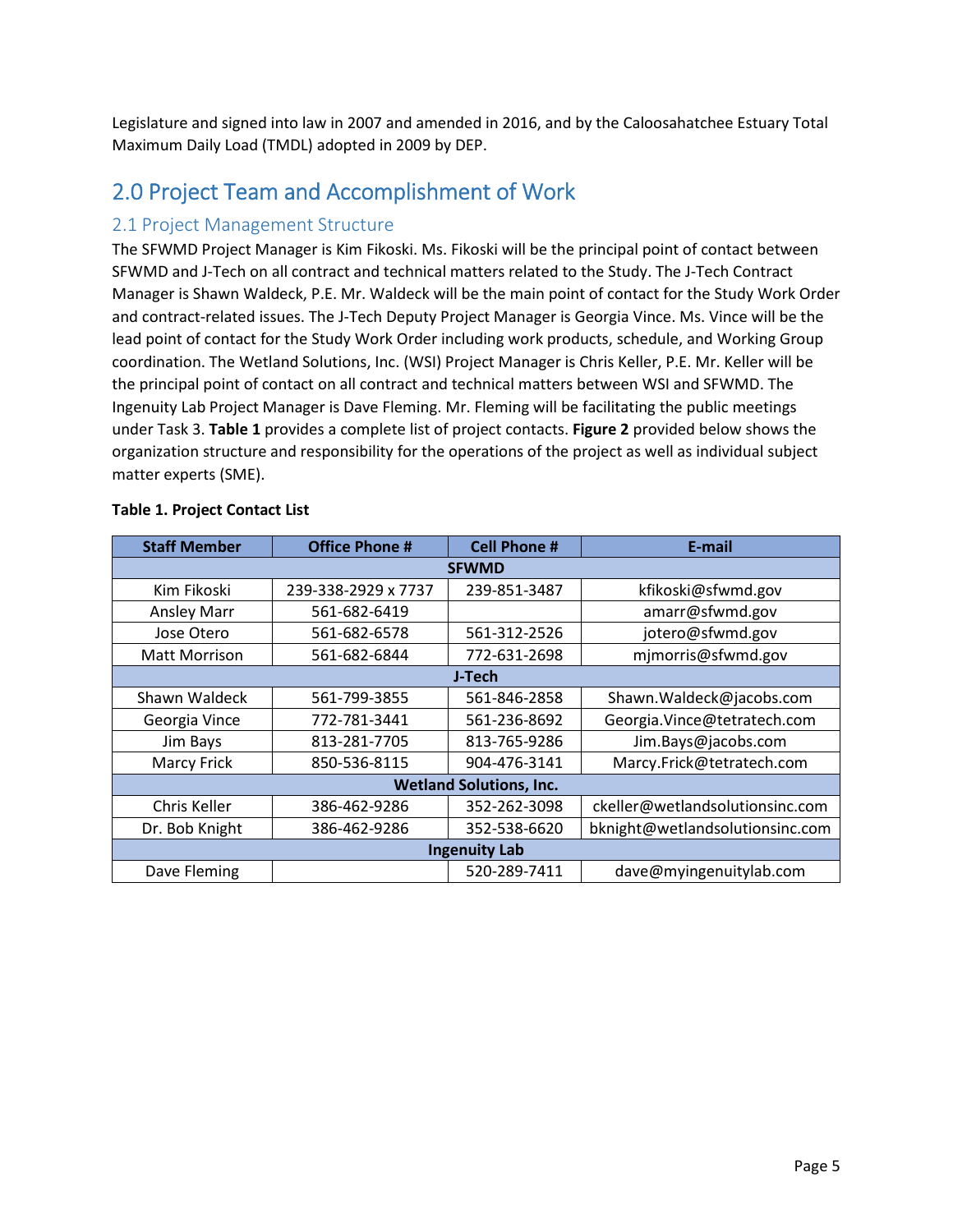

#### **Figure 2. Organizational Chart**

#### <span id="page-6-1"></span><span id="page-6-0"></span>2.2 Working Group Team Members

The Study Working Group is made up of several governmental entities including representatives of SFWMD, DEP, Hendry County, Lee County, City of Cape Coral, City of Sanibel, and LA-MSID. The primary individuals and contact information for each member is provided below in **[Table 2](#page-6-2)**. Alternates may attend as needed and will be designated by the primary Working Group member.

#### <span id="page-6-2"></span>**Table 2. Working Group Members**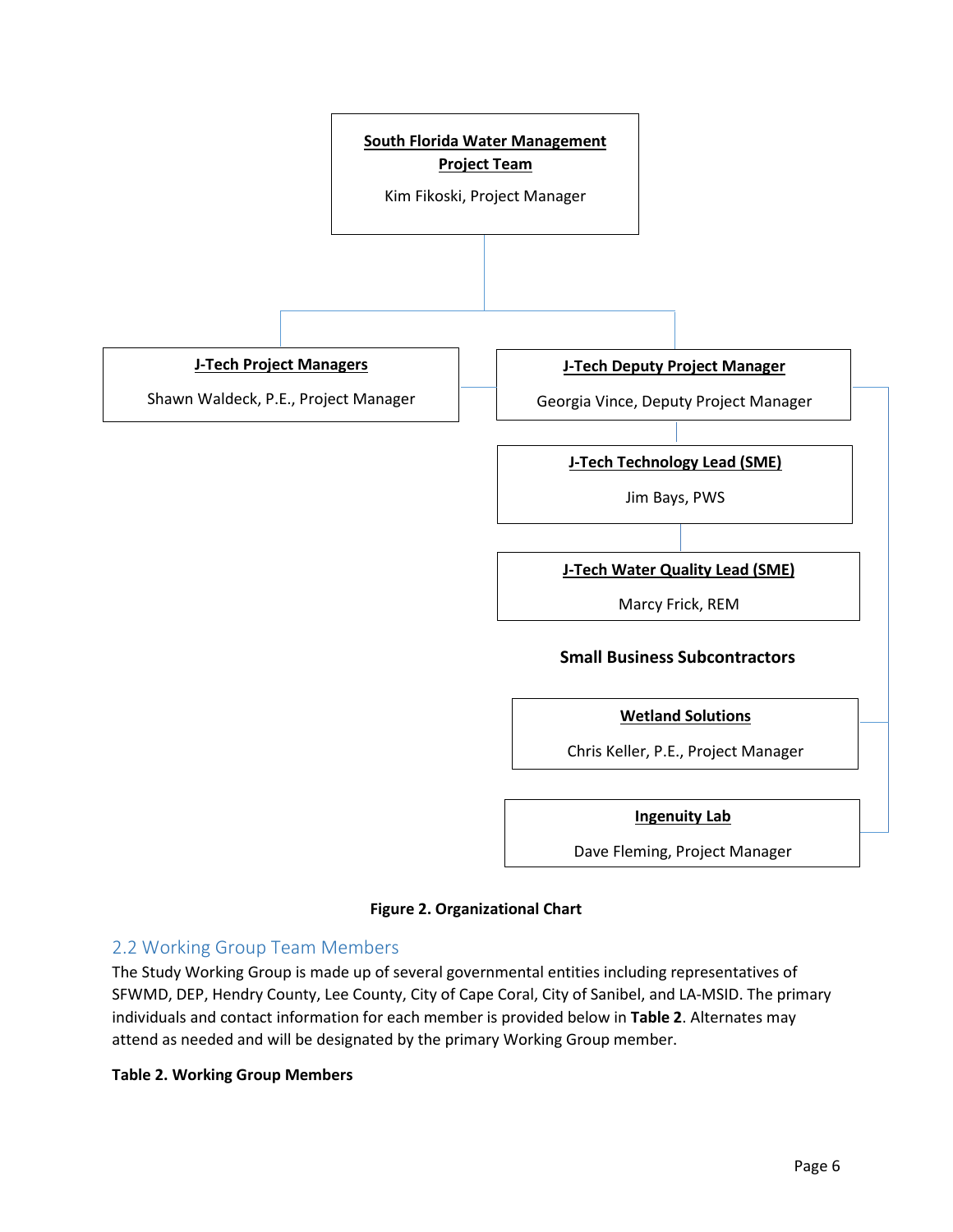| <b>Agency/Entity</b> | <b>Contact Name</b> | <b>Phone</b> | Email                          |
|----------------------|---------------------|--------------|--------------------------------|
| <b>SFWMD</b>         | Kim Fikoski         | 239-851-3487 | kfikoski@sfwmd.gov             |
| <b>DEP</b>           | Ed Smith            | 850-245-3169 | Edward.C.Smith@FloridaDEP.gov  |
| <b>DEP</b>           | Alyssa Gilhooly     | 239-344-5658 | Alyssa.Gilhooly@FloridaDEP.gov |
| <b>Hendry County</b> | Shane Parker        | 863-675-5222 | sparker@hendryfla.net          |
| Lee County           | Roland Ottolini     | 239-533-8109 | rottolini@leegov.com           |
| City of Cape Coral   | Maya Robert         | 239-574-0745 | mrobert@capecoral.net          |
| City of Sanibel      | James Evans         | 239-472-3700 | James.evans@mysanibel.com      |
| LA-MSID              | <b>Michael Cook</b> | 239-292-7491 | mcook@la-msid.com              |

#### <span id="page-7-0"></span>2.3 C-43 WBSR Water Quality Feasibility Study SharePoint Site

To coordinate communication among the team (SFWMD staff, J-Tech, subcontractors and Working Group members), a project-specific SharePoint site has been prepared to provide a common documentation location for deliverables, work products, project calendar, and available literature/studies. The SharePoint site will be accessible to users via the internet. Permissions settings will be visitors (read only), members (edit/contribute), and administrators (full control). The site will include versioning and history control for all document libraries. The site will allow both internal and external access. The SFWMD Project Manager and Georgia Vince of J-Tech will have full control to add other members (internal or external), as needed.

#### 2.4 SFWMD Website

J-Tech will coordinate with SFWMD staff to prepare a public information website about the Study. The webpage will be updated periodically with important project related data, including public meeting dates, meeting notes/summaries, access to literature to be included in the Study, and other pertinent project information requested or recommended by the Working Group. The webpage content will ultimately be managed by SFWMD staff.

### <span id="page-7-1"></span>3.0 Work Plan Purpose and Need

To formulate a mutual understanding of available existing data, project coordination, and the expected review process, J-Tech has developed this Work Plan for the Study and has coordinated closely with SFWMD staff to define related technical details and develop an overall project schedule (Appendix A). The intent of this Work Plan is to define the roles and responsibilities of J-Tech, SFWMD, and the Working Group consistent with SFWMD Work Order No. 4600003984-WO1.

Task 1 of this Work Plan defines the staffing plan and participation necessary to support project coordination through meetings with SFWMD's Project Manager and the Working Group and includes the scope development of this Study Work Plan. Task 2 defines the staffing, methodologies, and tasks necessary for developing an Information Collection Summary Report as the result of a literature review and an overview of the available treatment technologies. Task 3 of this Work Plan defines the roles and responsibilities for the four (4) public meetings. Task 4 defines the staffing plan and the methodologies to develop the Study with cost-benefit, alternatives, and trade-off analysis, as well as recommendations.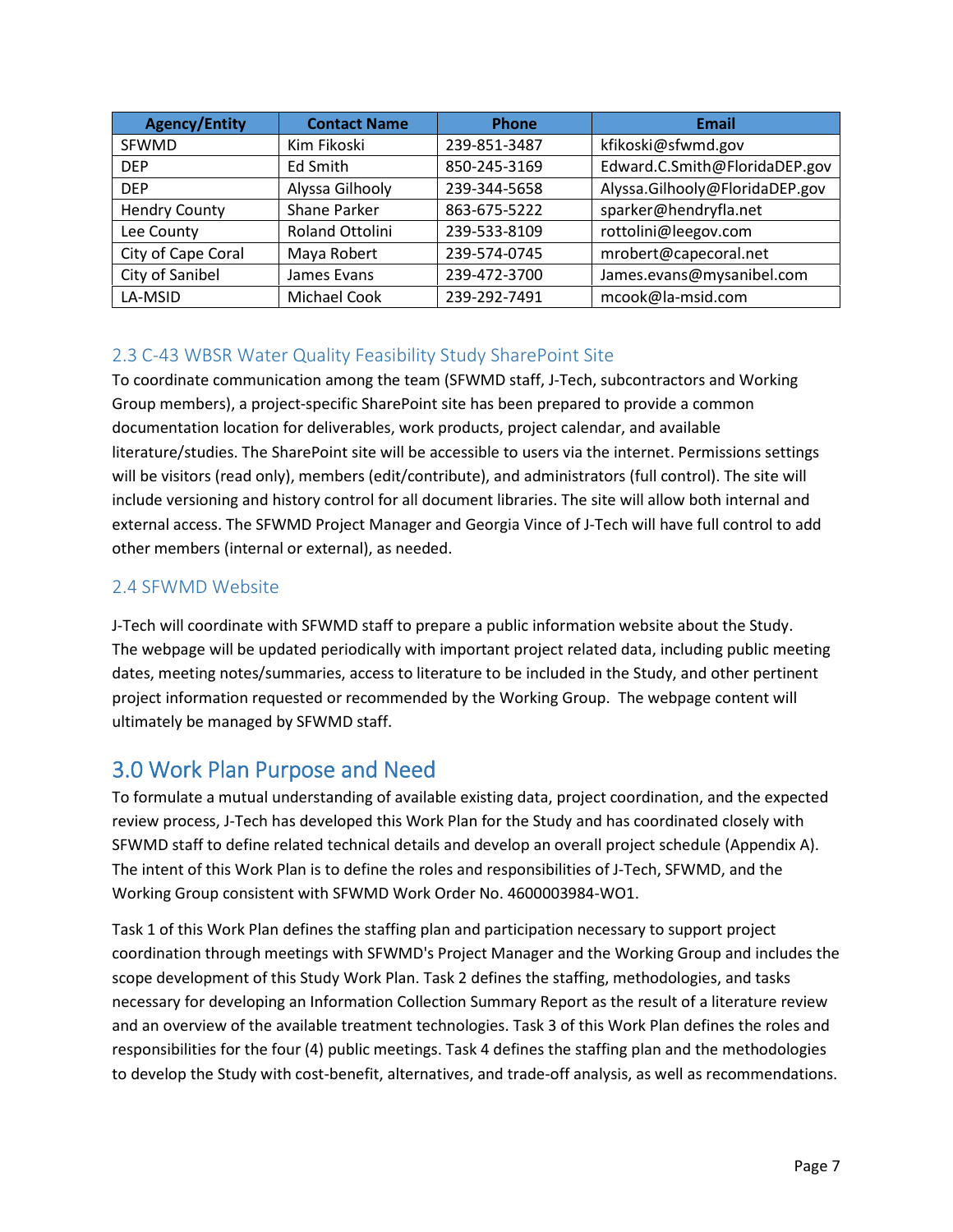#### <span id="page-8-0"></span>3.1 Task 1: Meetings and Work Plan

#### <span id="page-8-1"></span>3.1.1 Kickoff Meeting

J-Tech attended and facilitated a half-day informal kick-off meeting at the SFWMD's Fort Myers Service Center on July 3, 2019 with SFWMD staff and Working Group members. The objective of this meeting was to introduce the Working Group and J-Tech's team members and define their roles. There was also discussion about J-Tech's proposed approach that includes a detailed overview of the study's objectives, workplans, methods, work breakdown structure, schedule, team members and roles, and required deliverables. The J-Tech Team also took the opportunity to present additional details related to major components of the project including C-43 WBSR, treatment wetland technologies, water quality treatment technologies, and watershed and water quality modeling updates with the intent of integrating the information into future tasks.

The Project Kick-off Meeting Summary was provided to SFWMD on July 15, 2019, which included the sign in sheet and action items.

*Deliverable 1.1.1*: Study Kick-off Agenda, Presentations, Facilitation, and Meeting Summary

#### <span id="page-8-2"></span>3.1.2 Study Work Plan

J-Tech Team has developed this detailed draft Work Plan for completing Tasks 1 through 4 and will describe the objectives for each task in detail, major questions addressed by each task, rationale for the task, and detailed methods that incorporate conclusions reached during the project kick-off. This Work Plan includes:

- 1. A description of the Study that reflects J-Tech's understanding of the C-43 WBSR goals and objectives as they align with the Study's goals, objectives, and associated tasks;
- 2. The methodologies for how the tasks will be accomplished, including staff roles;
- 3. The specific deliverables expected for each task;
- 4. The format(s) of documents to be provided to SFWMD; and
- 5. A Gantt chart with the schedule of tasks/deliverables (**Appendix A**).

#### *Deliverable 1.2.1: Draft Study Work Plan*

The Working Group will provide review comments on the Draft Study Work Plan within two (2) weeks of receipt via the SFWMD Project Manager and the SharePoint site. J-Tech will submit a Final Study Work Plan incorporating the Working Group comments within two (2) weeks following receipt and resolution of the comments.

#### *Deliverable 1.2.2: Final Study Work Plan*

The SFWMD Project Manager will approve the Final Study Work Plan, and any subsequent SFWMDapproved revisions, and it will become a binding document for this Work Order once the SFWMD's Project Manager has agreed to it in writing. J-Tech will proceed with the performance of this Work Order in accordance with the approved Final Study Work Plan and any subsequent SFWMD-approved revisions, as well as the requirements of the Statement of Work. In the event of any conflict between the Statement of Work and the Final Study Work Plan, the Statement of Work will take precedence. To ensure the Study Statement of Work remains in accordance with the Working Group, the SFWMD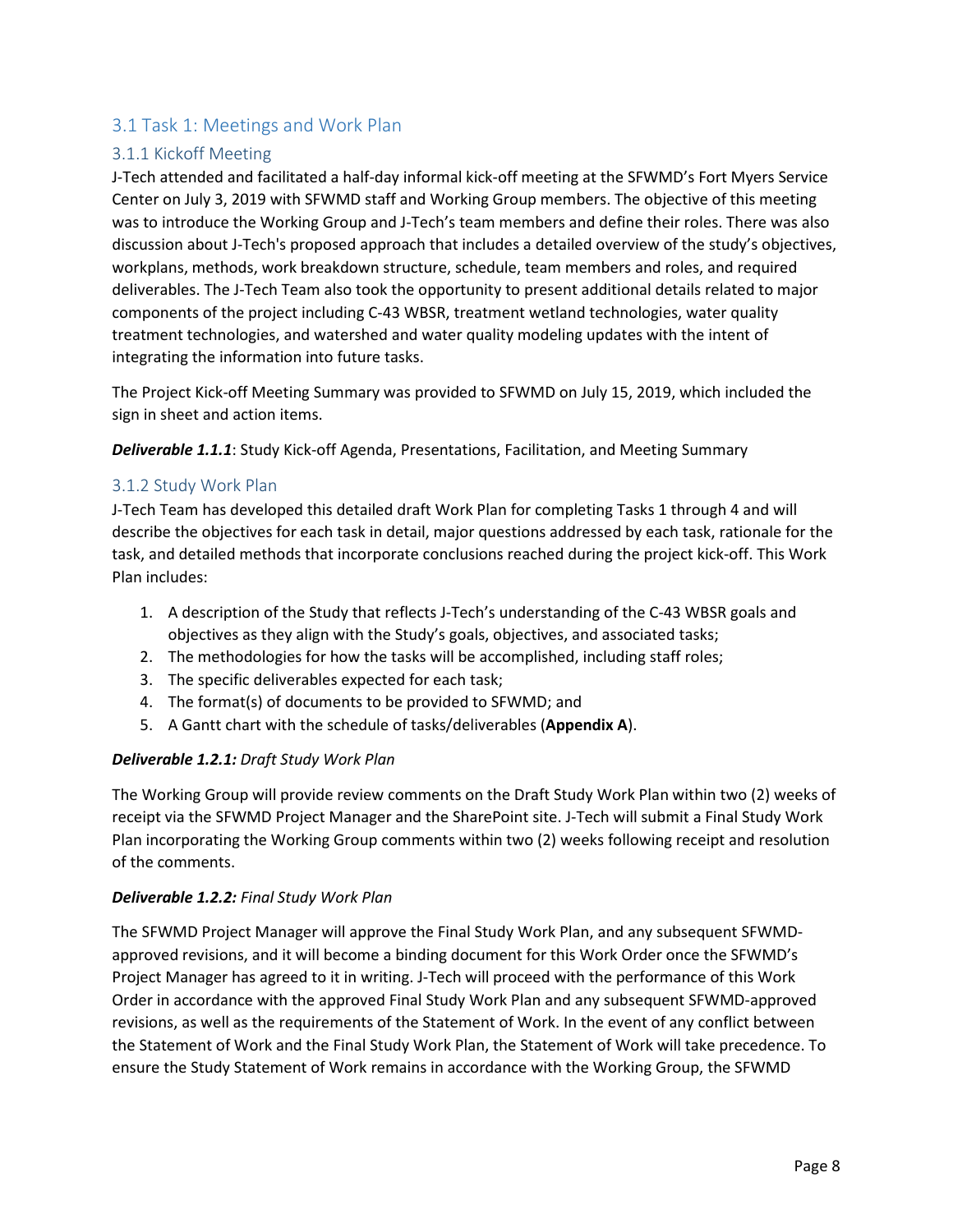Project Manager, as the Working Group liaison, must provide approval of any revisions to Study Work Plan prior to J-Tech proceeding with work.

#### <span id="page-9-0"></span>3.1.3 Monthly and Quarterly Progress Meetings

The J-Tech Team will prepare for, attend, and facilitate monthly progress review meetings with SFWMD including agendas and monthly progress status reports to update on progress towards the Statement of Work. Monthly progress meetings will take place via teleconference or web meeting. Approximately twelve (12) meetings are budgeted with up to six (6) being held in-person in Fort Myers. The J-Tech representatives at each meeting will include Georgia Vince and Marcy Frick. Shawn Waldeck will attend as needed.

J-Tech will conduct quarterly progress meetings with the Working Group at the SFWMD Fort Myers Service Center to update on progress towards the Statement of Work. Approximately four (4) quarterly progress meetings will be scheduled. J-Tech will prepare and distribute the agenda and meeting notes for each progress meeting. These meetings will be attended by the J-Tech's Deputy Project Manager and members of the J-Tech Team, SFWMD Project Manager, Working Group members, and others as needed based on the progress of the project. Other attendees may participate via conference call. The first Quarterly Meeting has been scheduled for August 28, 2019 in advance of the first public meeting.

The Monthly and Quarterly Project Status Reports will include, but not necessarily be limited to, the following:

- 1. Activities accomplished;
- 2. Problems and present concerns encountered in the Study;
- 3. Planned actions; and
- 4. Updated Study Schedule.

*Deliverable 1.3.1:* Monthly Progress Agenda and Meeting Minutes

*Deliverable 1.3.2:* Quarterly Progress Agenda and Meeting Minutes

#### <span id="page-9-1"></span>3.2 Task 2. Information Collection and Review

J-Tech will prepare draft and final versions of the Information Collection Summary Report (literature review) covering the following key topics:

- C-43 WBSR design and operational information
- Water quality and watershed assessments of the Caloosahatchee River Basin;
- Techniques for improving water quality in the Caloosahatchee River Basin; and
- Prevention and management of blue-green algae blooms in similar waterbodies.

The Information Collection Summary Report will selectively review water quality assessments and technologies that could be implemented to improve the quality of water in the C-43 WBSR and its discharge to the Caloosahatchee River. The Information Collection Summary Report will include documentation of the work performed and a list of documents reviewed.

#### <span id="page-9-2"></span>3.2.1. Draft Information Collection Summary Report

A Draft Information Collection Summary Report will be prepared that compiles pertinent information on the key topics of Caloosahatchee River Basin water quality, water quality improvement technologies,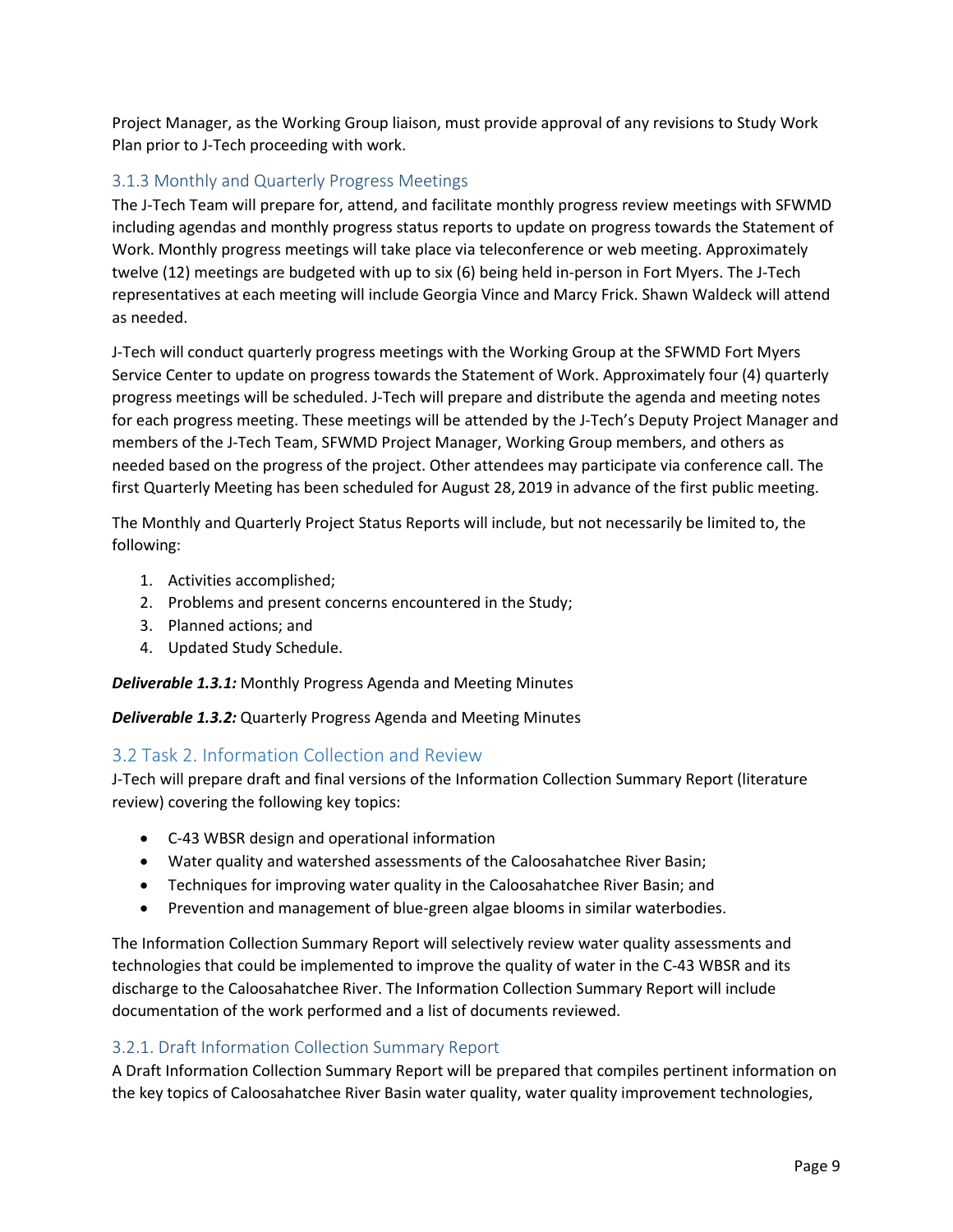and blue-green algae ecology and management. Specific information needs are described in the following sections.

Documents to be reviewed will be identified and selected from these general topic categories:

- Applicable watershed assessments;
- Basin-specific feasibility studies/water quality improvement strategies;
- DEP Technology Library for Water Issues;
- Existing C-43 WBSR design information documents;
- Existing C-43 WBSR water quality testing documents;
- Previous treatment technology assessments by SFWMD and DEP; and
- Published literature on algae and nutrient management and control with a focus on water bodies similar to the Caloosahatchee River Basin.

J-Tech will obtain the above documents in electronic format from all available sources, including the Working Group and other public sources. Documents will be identified through review of the initial document list provided in **[Table 3](#page-12-1)**, existing literature files by project team members, and through copies and direct links provided by Working Group members. Other documents will be identified through focused keyword searches and retrieved from existing public internet sites (e.g., www.sfwmd.gov, floridadep.gov) and selected search engines (e.g., Google, Scopus, Science Direct).

Upon retrieval of the documents, the J-Tech team will quickly review the document to confirm relevance, record the citation information into a standardized bibliographic format, and categorize the document to correspond to the key areas of interest of the project (i.e., Caloosahatchee River, bluegreen algae management, treatment technology). Documents will be pre-sorted for review and assigned to J-Tech staff for review and retrieval of technical content by focus areas, as described in the following sections. Copies of documents will be compiled on the C-43 WQFS SharePoint and the SFWMD Study webpage and organized into folders labeled by the key areas of interest.

#### Caloosahatchee River Basin Water Quality

This section of the Information Collection Summary Report will provide an overview of water quality conditions in the Caloosahatchee River Basin. Factors that have contributed to blue-green algae blooms in the Caloosahatchee River Estuary and similar subtropical estuaries, such as excessive nutrients in runoff and lake releases, seasonal differences, and climate, will be described.

The literature review and data extraction effort will focus on summarizing available information on the values and dynamic range of nitrogen and phosphorus species and algal communities within the Caloosahatchee River Basin, including expected seasonality and factors affecting concentration ranges. Nutrient and solids loads within the Caloosahatchee River Basin will be summarized. Adverse effects of prior algal bloom incidents will be summarized.

The Governor's executive order also created the Blue-Green Algae Task Force which will be reviewing algae specific treatment technologies through a separate process. The Study may consider some of the technologies that are vetted by the Task Force. Algae control methods known to have been implemented in the South Florida environment will be identified and their effectiveness will be summarized in the Study.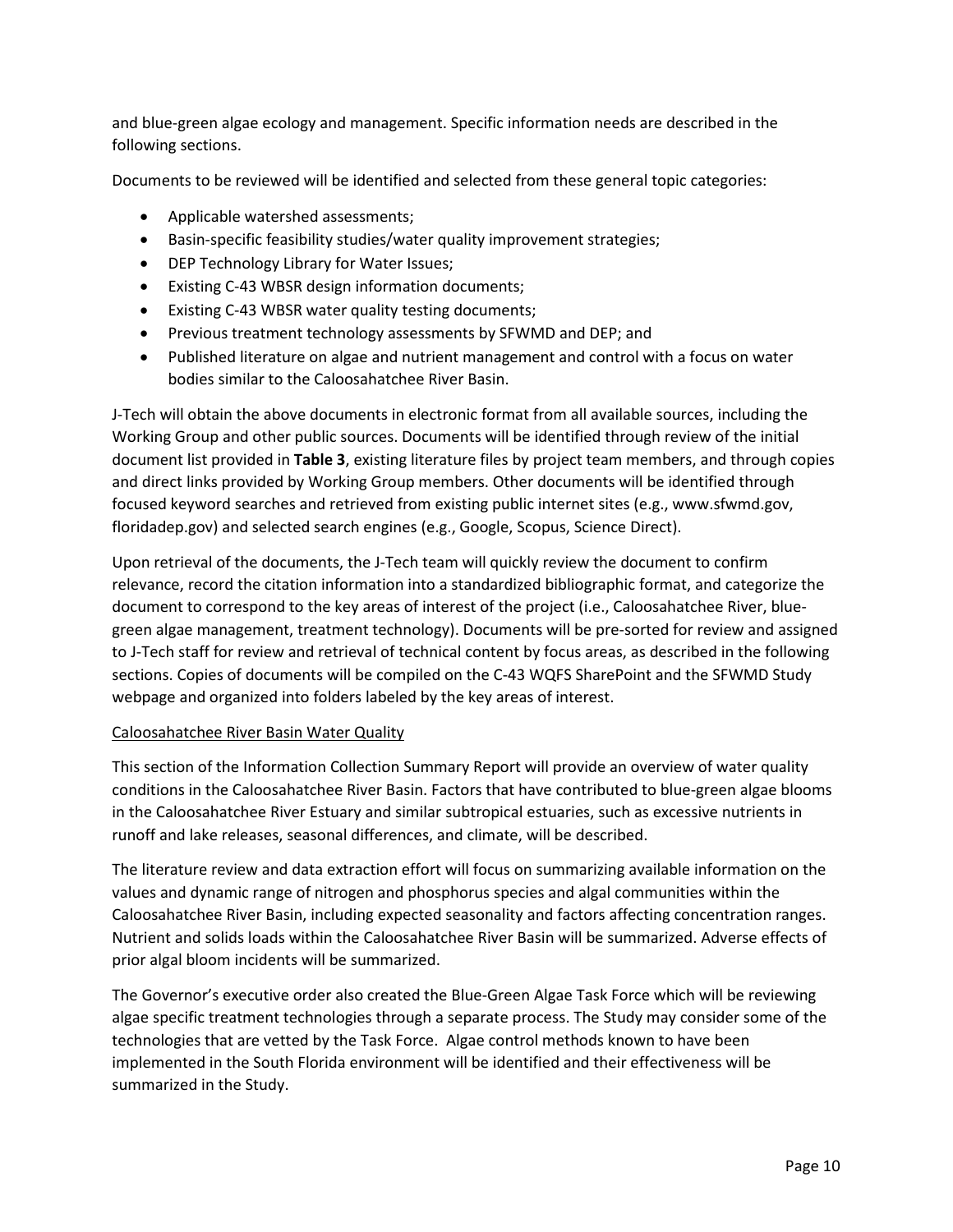#### Technologies for Improving Water Quality in the Caloosahatchee River Basin

This section will prepare a summary of available, technically feasible, conventional and innovative biological, chemical, and physical treatment technologies for water quality improvement for eventual pre-treatment, in-reservoir treatment, and/or post-treatment application to the C-43 WBSR. Conventional technologies to be considered include, but are not limited to, physical and chemical methods used in water treatment, wastewater treatment, and environmental remediation. Physical methods separate solids from water by use of filtration technologies. Chemical methods remove solids or nutrients by introducing a chemical compound to coalesce particles for enhanced settling or to inactivate nutrients. Natural treatment systems include, but are not limited to, ponds; treatment wetlands dominated by emergent aquatic vegetation, floating aquatic vegetation, submerged aquatic vegetation, periphyton, or mixed marsh; and media filtration systems, such as vertical downflow subsurface flow systems (managed and passive).

In a summary format, J-Tech will describe performance-related factors useful for evaluation and selection of treatment technologies. The literature review and data extraction effort will focus on summarizing available information on nutrient concentration reduction, nutrient load reduction, literature-based unit costs (e.g., cost per unit area or per unit volume), scalability, connectivity to C-43 WBSR, operation and maintenance requirements, regulatory constraints, schedule for implementation, general land area requirements, undesirable byproducts and implications of additional treatment requirements, energy requirements, and ancillary benefits (e.g., wildlife habitat creation). A conceptual nutrient concentration range will be developed based upon the results of the Caloosahatchee River Basin data summary and used to establish a standardized basis of comparison for assessing reduction of nutrients and algal concentrations, where applicable, across all technologies. The evaluation of costbenefit, alternatives, trade-offs, and presentation of results in a matrix format will be produced under Task 4. Findings of the treatment technology review will be presented to the Working Group for discussion and to obtain concurrence during scheduled meetings.

As part of the review, operational strategies for the C-43 WBSR will be investigated and summarized that could be incorporated into the reservoir project without causing impact to the schedule of implementation or other project objectives. It can be expected that individuals from the public may present new water quality treatment technologies that have not been previously vetted by DEP or SFWMD. Any new treatment technologies that have *not* previously been included in the DEP Technology Library for Water issues [\(http://fldeploc.dep.state.fl.us/tech\\_portal/search.asp\)](http://fldeploc.dep.state.fl.us/tech_portal/search.asp) that are presented to any member of the team will need to provide sufficient details and data to support the implementation of the technology and will be screened by the team for potential inclusion in the Study. The Working Group will also have the opportunity to review potential technologies and may propose the technology be submitted to DEP for review and inclusion, in the Technology Library, if appropriate. The Study may also consider some of the technologies that are vetted by the Blue-Green Algae Task Force.

Based upon the results of this summary, the J-Tech Team will provide an overview for up to 25 applicable treatment technologies identified from the literature review, to be further evaluated under Task 4. A narrative will be included describing the basis for selection of the 25 applicable technologies and a rationale for excluding remaining technologies.

Prevention and Management of Blue-Green Algae Blooms and Causal Factors in Similar Waterbodies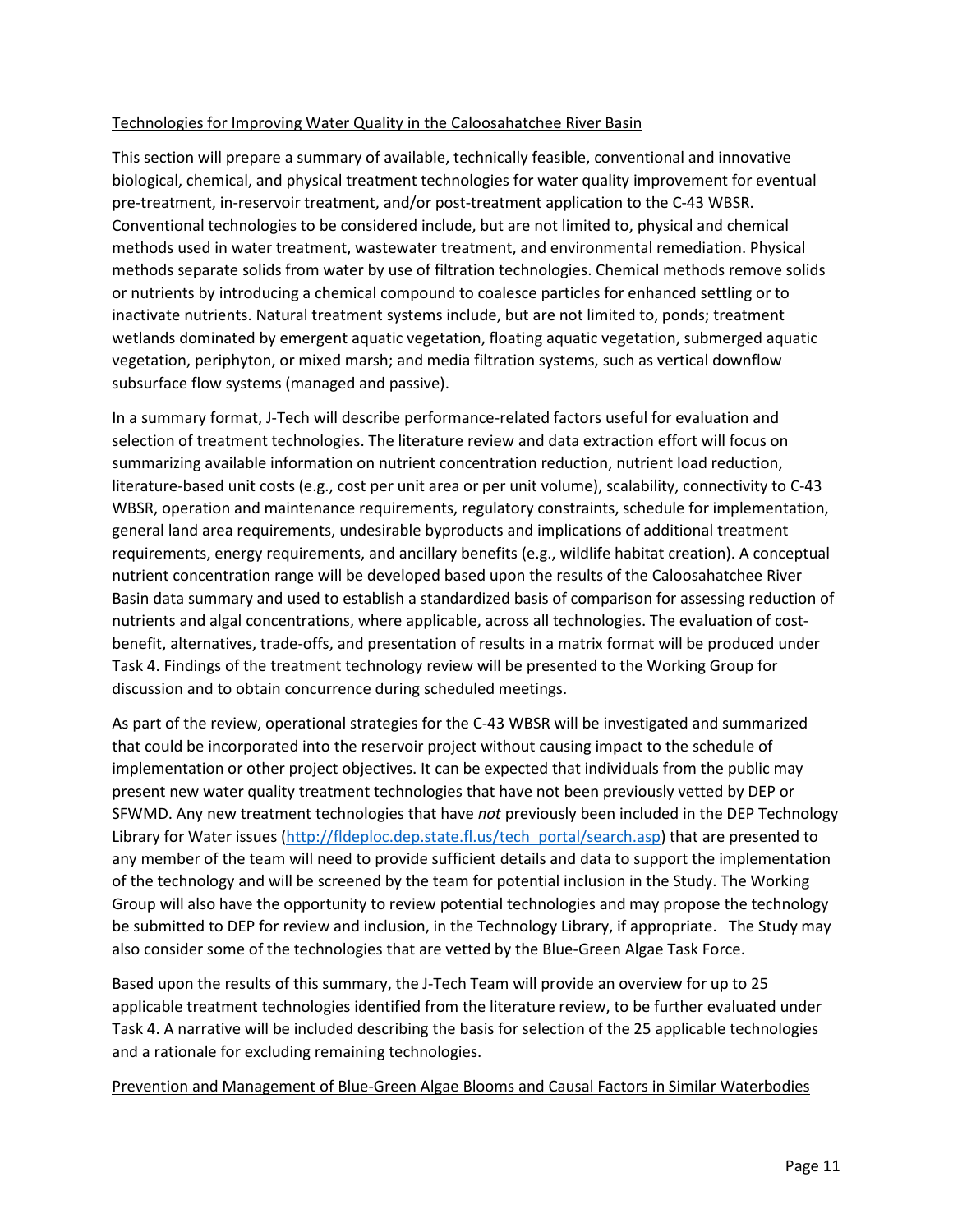This section will summarize current literature on the factors that are known to control blue-green algae blooms and their causal factors, particularly nutrients. The literature review and data extraction effort will focus on summarizing available information on factors affecting algal growth potential pertinent to the operation and environmental setting of the C-43 WBSR. These factors will include nutrient concentration ranges and ratios, algal community composition and biomass. Emphasis will be placed on identifying literature and findings from water bodies similar to the Caloosahatchee River Basin and the C-43 WBSR.

The Draft Information Collection Summary Report will be submitted at a minimum of eight (8) months from notice to proceed (NTP) and will demonstrate the J-Tech Team has full understanding of the information reviewed and restate that knowledge to the Working Group. The Working Group will provide review comments on the Draft Information Collection Summary Report within two (2) weeks of receipt via the SFWMD Project Manager and the SharePoint site. J-Tech will submit a Final Information Collection Summary Report incorporating the Working Group comments within two (2) weeks following receipt and resolution of the comments.

The J-Tech Team leads, quality assurance (QA) reviewers, and technical editors assigned to develop the Task 2 report are summarized in **[Table 4](#page-14-1)**.

The report is anticipated to conform to the following abbreviated outline:

- Executive Summary
- Introduction/Background
- Summary of Potential Water Quality Issues Related to the C-43 WBSR Project
- Treatment Technologies Identification and Description
	- o Reservoir Pre-treatment
		- Natural Treatment Alternatives
		- Conventional Treatment Alternatives
	- o In-Reservoir Treatment
		- Natural Treatment Alternatives
		- Conventional Treatment Alternatives
	- o Post-reservoir Treatment
		- Natural Treatment Alternatives
		- **EXECONCERTED CONVENTIONAL TREATMENT CONVENTION**
- Treatment Technology Ranking (Top 25)

*Deliverable 2.1:* Draft Information Collection Summary Report

#### <span id="page-12-0"></span>3.2.2 Final Information Collection Summary Report

The Working Group will provide review comments on the Draft Information Collection Summary Report within two (2) weeks of receipt via the SFWMD Project Manager. J-Tech will submit a Final Information Collection Summary Report incorporating the Working Group comments within two (2) weeks following receipt and resolution of the comments.

*Deliverable 2.2:* Final Information Collection Summary Report

<span id="page-12-1"></span>**Table 3. Available Reference List**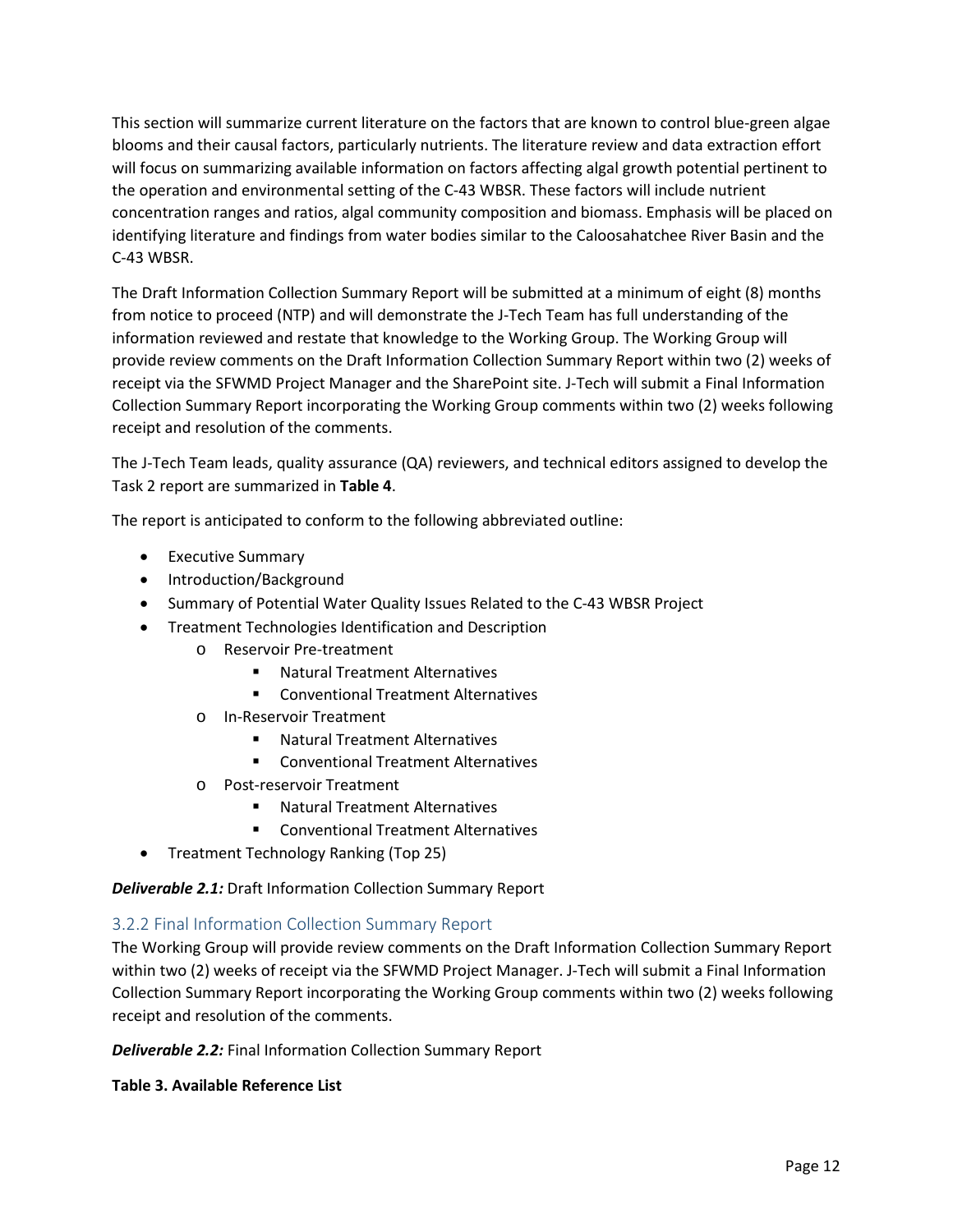| Item           | <b>Available Reference</b>                                                                                                                                | <b>Date</b>            | <b>Source</b>                      |
|----------------|-----------------------------------------------------------------------------------------------------------------------------------------------------------|------------------------|------------------------------------|
| $\mathbf{1}$   | Treatment Wetlands $-1$ <sup>st</sup> Edition (Kadlec and Knight)                                                                                         | 1996                   | <b>CRC Press</b>                   |
| $\overline{2}$ | <b>Constructed Wetlands for Pollution Control</b>                                                                                                         | 2000                   | <b>IWA</b>                         |
| 3              | Advanced Treatment Technologies for Treating Stormwater<br>Discharges into Everglades Protection Area (Chapter 4: Everglades<br>Consolidated Report)      | 2001,<br>2001,<br>2003 | SFWMD                              |
| 4              | PSTA Research and Demonstration Project Phase 1, 2, and 3<br><b>Summary Report</b>                                                                        | 2003                   | CH2M HILL                          |
| 5              | <b>Existing Treatment Facilities Evaluation</b>                                                                                                           | 2004                   | <b>WSI</b>                         |
| 6              | Water Quality Assessment Report Caloosahatchee                                                                                                            | 2005                   | <b>FDEP</b>                        |
| $\overline{7}$ | Caloosahatchee River/Estuary Nutrient Issues White Paper                                                                                                  | 2005                   | SFWMD                              |
| 8              | Small Scale Constructed Wetland Treatment Systems: Feasibility,<br>Design Criteria and O&M Requirements $-1^{st}$ Edition (Scott Wallace &<br>Rob Knight) | 2006                   | <b>IWA</b>                         |
| 9              | Lake Hancock Outfall Treatment Project Alternative Treatment<br><b>Technologies Evaluations</b>                                                           |                        | Parsons,<br>ERD, and<br><b>WSI</b> |
| 10             | C-43 Water Quality Treatment and Demonstration Project: Total<br>Nitrogen Reduction Technologies Review                                                   |                        | <b>CH2M HILL</b>                   |
| 11             | Treatment Wetlands $-2^{nd}$ Edition (Kadlec and Wallace)                                                                                                 | 2008                   | <b>CRC Press</b>                   |
| 12             | Technical Assistance for the Northern Everglades Chemical<br><b>Treatment Pilot Project</b>                                                               | 2009                   | SFWMD                              |
| 13             | Current Research and Trends in Alum Treatment of Stormwater<br>Runoff                                                                                     | 2009                   | H. Harper                          |
| 14             | Natural Systems for Wastewater Treatment                                                                                                                  | 2010                   | <b>WEF</b>                         |
| 15             | C-43 Water Quality Treatment Area - Expert Review Panel<br><b>Consolidated Report</b>                                                                     | 2010                   | <b>WSI</b>                         |
| 16             | Evaluate Wetland Systems for Treated Wastewater Performance to<br>Meet Competing Effluent Water Quality Goals                                             |                        | SFWMD&<br>Bureau of<br>Reclamation |
| 17             | Evaluation of Total Nitrogen Reduction Options for the C-43 Water<br><b>Quality Treatment Area Test Facility</b>                                          |                        | <b>WSI</b>                         |
| 18             | Conceptual Design of C-43 Water Quality Treatment Area Nutrient<br>Removal/Reduction Test Facility - Final Report                                         |                        | WSI                                |
| 19             | Alternative Treatment Technologies Evaluations -September 2011 to<br>June 2013                                                                            | 2013                   | SFWMD                              |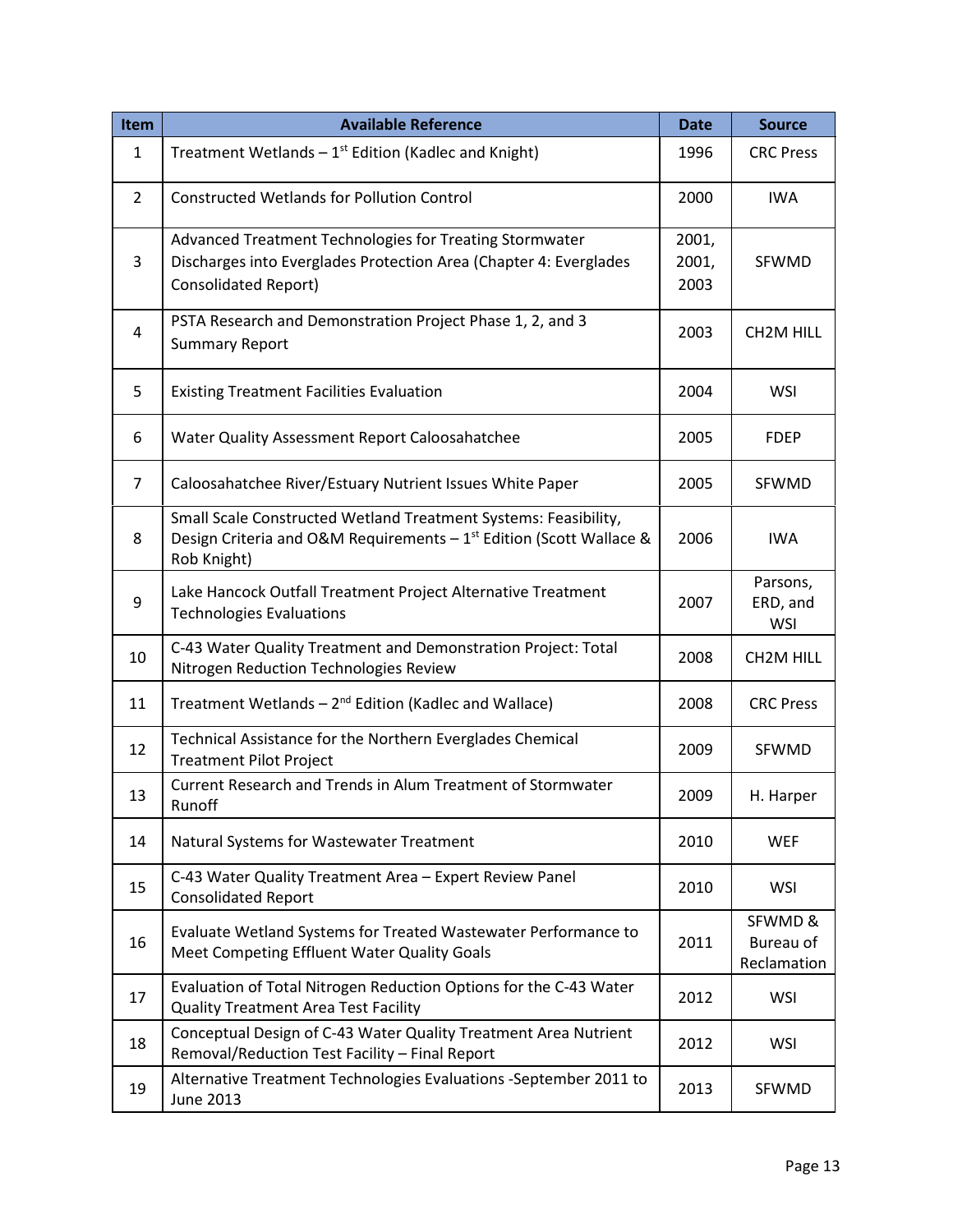| <b>Item</b> | <b>Available Reference</b>                                                                                                                                                            | <b>Date</b> | <b>Source</b>                                     |
|-------------|---------------------------------------------------------------------------------------------------------------------------------------------------------------------------------------|-------------|---------------------------------------------------|
| 20          | New Alternative Technology Assessment (NATA) Program                                                                                                                                  | 2013        | <b>SFWMD</b>                                      |
| 21          | FDEP Technology Library - Approved Water Treatment Technologies                                                                                                                       | 2015        | <b>FDEP</b>                                       |
| 22          | Harmful Algal Bloom Control Methods                                                                                                                                                   |             | <b>NEIWPCC</b>                                    |
| 23          | Loveland Water and Power: Algal Mitigation Assessment                                                                                                                                 | 2017        | Corona                                            |
| 24          | Documentation on the Nutrient Reduction Facility                                                                                                                                      | 2018        | Lake County<br>Water<br>Authority                 |
| 25          | C-43 Water Quality Treatment Area Test Facility - Mesocosm<br><b>Operation and Sampling</b>                                                                                           | 2019        | J-Tech &<br><b>WSI</b>                            |
| 26          | South Florida Environmental Report                                                                                                                                                    |             | <b>SFWMD</b>                                      |
| 27          | C-43 Water Quality Treatment Area Test Facility - Final Report<br>C-43 Reservoir Water Quality Summit: Presentations, Links and<br><b>Supporting Documentation</b>                    |             | J-Tech &<br><b>WSI</b>                            |
| 28          |                                                                                                                                                                                       |             | SFWMD                                             |
| 29          | Ultrasonic Algae Control Technology                                                                                                                                                   | 2019        | LGSonics                                          |
| 30          | Protecting Water Quality Using Natural Treatment Systems:<br>Applications of Large-Scale Sand Filters and Constructed Wetlands<br>for Improving Mine Water Quality by J.S. Bays et al |             | American<br>Institute of<br>Chemical<br>Engineers |

#### <span id="page-14-1"></span>**Table 4. J-Tech Leads, QA Reviewers, and Technical Editors for Task 2**

| Task 2<br><b>Section</b> | <b>Description of</b><br><b>Work</b> | <b>SME/Technical Staff</b><br>Lead | <b>QA Reviewer</b>      | <b>Technical Editor</b> |
|--------------------------|--------------------------------------|------------------------------------|-------------------------|-------------------------|
| 2.1.1                    | C-43 Design<br>Information           | Shawn Waldeck, P.E.                | Rebecca Serra, P.E.     | Dave Gravender          |
| 2.1.2                    | C-43 Water Quality<br>Testing        | Chris Keller, P.E.                 | Georgia Vince           | Dave Gravender          |
| 2.1.3                    | Watershed<br>Assessments             | Marcy Frick, REM                   | Lisa Canty              | Dave Gravender          |
| 2.1.4                    | <b>DEP Treatment</b><br>Technologies | Jim Bays, PWS                      | Stuart McGahee,<br>P.E. | Dave Gravender          |

#### <span id="page-14-0"></span>3.3 Task 3. Public Involvement

J-Tech will work with the SFWMD Project Manager to coordinate, organize, and facilitate public involvement for this project including coordination and identifying meeting goals. The J-Tech Team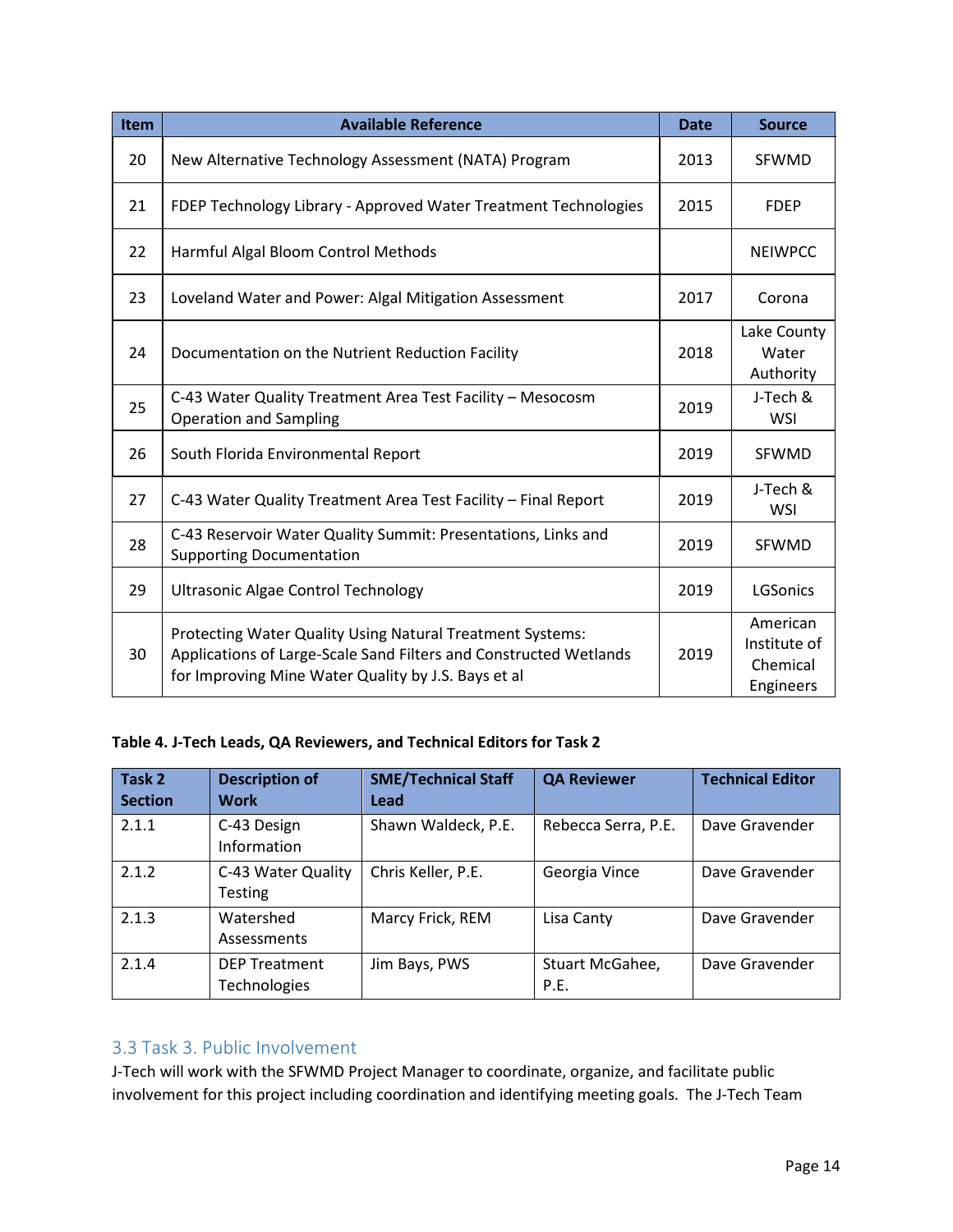includes Dave Fleming of the Ingenuity Lab to lead the meetings and act as the meeting facilitator. The Statement of Work includes four (4) public meetings. The anticipated meeting dates and locations are summarized in **[Table 5,](#page-15-2)** which includes one evening meeting to accommodate working members of the public. Three (3) meetings will be held in Lee County and one (1) meeting will be held in Hendry County. The J-Tech staff attending each meeting include Georgia Vince, Marcy Frick, Jim Bays, and Chris Keller (WSI).

Dave Fleming with Ingenuity Lab will coordinate with the Working Group to identify the key outcomes for each meeting so that he can structure each meeting agenda and discussion to achieve those outcomes. As facilitator, he will ensure that all voices are heard during the meeting while keeping the discussion focused on the Study and the input needed at that stage in the process. A meeting management tool such as "Menti" may be utilized to track public comments, questions, and feedback during the meetings. The meetings may be audio and/or video recorded by the SFWMD communication group and the recordings may be posted to the internet for the public to access. The specific intent of each meeting is described below.

| <b>Meeting</b><br><b>Number</b> | <b>Potential Date(s)</b> | Location                                                          |  |  |
|---------------------------------|--------------------------|-------------------------------------------------------------------|--|--|
|                                 | September 27, 2019       | The Collaboratory, 2031 Jackson Street, Suite 100, Fort Myers, FL |  |  |
|                                 | $2-4$ pm                 | 33901                                                             |  |  |
| 2                               | January 10, 2020         | Hendry County Cooperative Extension Services, 1085 Pratt          |  |  |
|                                 | $2-4$ pm                 | Boulevard, LaBelle, FL 33935                                      |  |  |
| 3                               | March 25, 2020           | The Collaboratory, 2031 Jackson Street, Suite 100, Fort Myers, FL |  |  |
|                                 | (evening) 6-8 pm         | 33901                                                             |  |  |
| 4                               | July 16, 2020            | The Collaboratory, 2031 Jackson Street, Suite 100, Fort Myers, FL |  |  |
|                                 | $2-4$ pm                 | 33901                                                             |  |  |

#### <span id="page-15-2"></span>**Table 5. Anticipated Meeting Dates**

#### <span id="page-15-0"></span>3.3.1 Public Meeting 1

An initial public meeting will be held about three (3) months after notice to proceed to review studies and literature that J-Tech has identified to date and to solicit input on additional information that should be reviewed for potential pre-treatment, in-reservoir treatment, and/or post-treatment application to the C-43 WBSR. The feedback obtained during the public meeting will be evaluated and used, as appropriate, in the Draft Information Collection Summary Report identified in Task 2.

*Deliverable 3.1.1:* Initial Public Meeting, Agenda/Materials, and Meeting Notes

#### <span id="page-15-1"></span>3.3.2 Public Meeting 2

The second public meeting will be scheduled approximately three (3) months after the initial public meeting to provide an update on the literature and data review and to discuss the feasibility of pertinent studies and literature with information on conventional and innovative biological, physical, and chemical treatment technologies to the C-43 WBSR. The feedback obtained during the public meeting will be evaluated and used, as appropriate, to further improve the Draft Information Collection Summary Report identified in Task 2.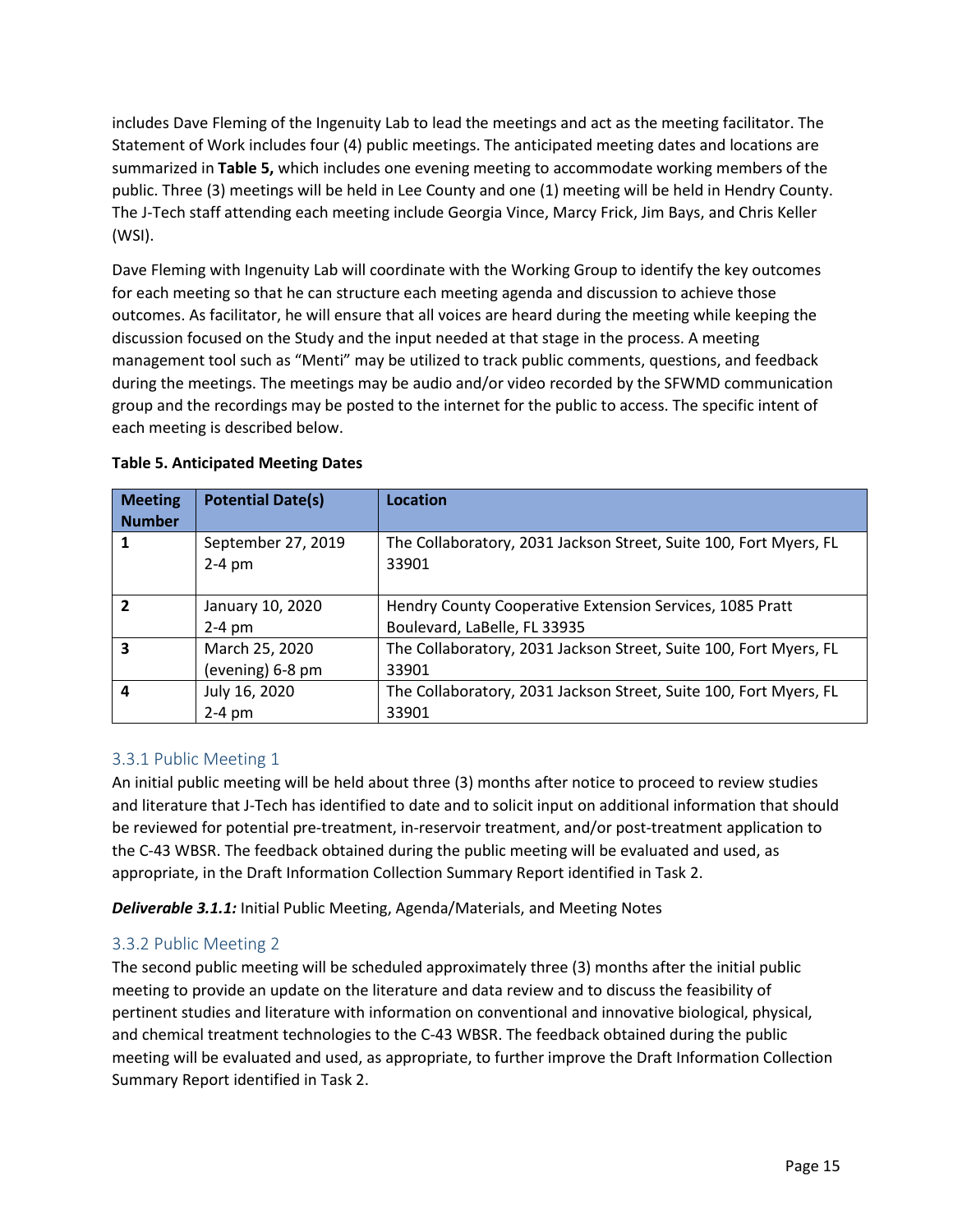*Deliverable 3.1.2:* Second Public Meeting, Agenda/Materials, and Meeting Notes

#### <span id="page-16-0"></span>3.3.3 Public Meeting 3

The third public meeting will be scheduled approximately three (3) months after the second public meeting. This meeting will occur prior to the completion of the Preliminary Draft Feasibility Study to present findings of the Final Information Collection Summary Report and take public comment. The feedback obtained during the public meeting will be evaluated and used, as appropriate, to further improve the Preliminary Draft Feasibility Study produced under Task 4.

*Deliverable 3.1.3:* Third Public Meeting, Agenda/Materials, and Meeting Notes

#### <span id="page-16-1"></span>3.3.4 Public Meeting 4

The fourth and final public meeting will be scheduled approximately three (3) months after the third public meeting. This meeting will occur prior to completion of the Draft Feasibility Study to present findings and take final public comment. The feedback obtained during the public meeting will be evaluated and used, as appropriate, to further improve the Draft Feasibility Study produced under Task 4.

#### *Deliverable 3.1.4:* Fourth Public Meeting, Agenda/Materials, and Meeting Notes

The J-Tech Team will combine the meeting notes and provide an overall summary of the feedback and main ideas identified in the four public meetings. The meeting summary will capture common comments, concerns or questions that were discussed. The meeting summary will become an appendix to the Study under Task 4.

*Deliverable 3.1.5:* Summary of all Public Meetings

#### <span id="page-16-2"></span>3.4 Task 4. C-43 WBSR Water Quality Feasibility Study with Cost Benefit, Alternative and Tradeoff Analysis

Using the information in the Final Information Collection Summary Report compiled under Task 2, the J-Tech Team, with input from the Working Group, will identify the most effective 10 technologies to be evaluated for the Study including pre-treatment, in-reservoir treatment, and/or post-treatment applications. Criteria for selection and evaluation will be developed for review and concurrence by the Working Group. The standardized basis of comparison developed during Task 2 will be used to provide direct estimates of nutrient and algal concentration reduction for all technologies. J-Tech will prepare a summary matrix based on the evaluation criteria for 10 alternatives considered including the combination of treatment technologies. The criteria for each alternative considered may include, but is not limited to, the same criteria utilized in Task 2 to identify and compare attributes of each technology. The estimated literature based total lifecycle cost of proposed alternatives will be included in the matrix evaluation, including but not limited to, long-term monitoring and reporting requirements. If appropriate, criteria will be weighted and the basis for weighting will be described.

J-Tech will summarize and compile the technology matrix and supporting information into a C-43 WBSR Water Quality Feasibility Study Report (Report). The Report will be prepared and submitted in Preliminary Draft, Draft, and Final versions with review of each version by the Working Group. Each draft will be reviewed by a QA reviewer and formatted by a technical editor, prior to submittal. It is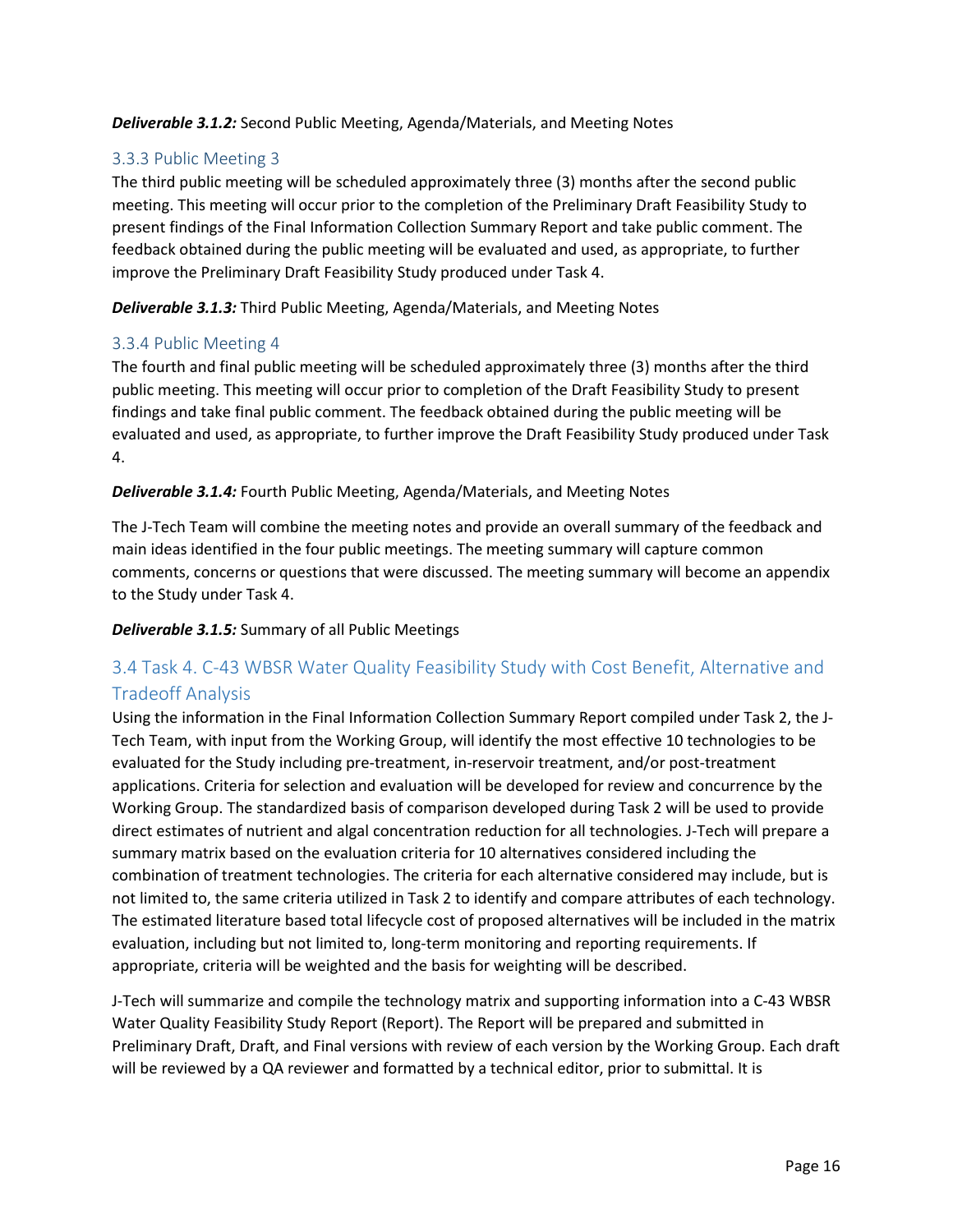envisioned that the study will include, but not be limited to, the sections listed below; however, this is subject to refinement by the SFWMD Project Manager and/or Working Group.

- 1. Executive Summary
- 2. Introduction/Background
- 3. Identify Problems, Constraints, and Opportunities
- 4. Formulate Alternatives
- 5. Evaluate Alternatives
- 6. Compare Alternatives
- 7. Recommendations and Next Steps
- 8. Appendices:
	- a. Review of Literature Specific to the Water Quality of the Caloosahatchee River Basin
	- b. Review of Literature on Blue-Green Algae Management and Control in Other Similar **Waterbodies**
	- c. Review of Feasible Water Quality Treatment Technologies
	- d. Public Meeting Summary and Materials

#### <span id="page-17-0"></span>3.4.1 Subtask 4.1: Preliminary Draft Feasibility Study

The Preliminary Draft Feasibility Study will be submitted to the SFWMD Project Manager at a minimum of 12 months from NTP. The Working Group review and comments on the Preliminary Draft Feasibility Study will be completed and provided to J-Tech by the SFWMD Project Manager and the SharePoint site no later than four (4) weeks after receipt of the Preliminary Draft Feasibility Study.

*Deliverable 4.1.1*: Preliminary Draft Feasibility Study

#### <span id="page-17-1"></span>3.4.2 Subtask 4.2: Draft Feasibility Study

The J-Tech Team will submit a Draft Feasibility Study that addresses all comments/edits to the satisfaction of the Working Group within four (4) weeks of receiving the comments from the SFWMD Project Manager. The Working Group review and comments on the Draft Feasibility Study will be completed and provided to J-Tech by the SFWMD Project Manager and the SharePoint site no later than four (4) weeks after receipt of the Draft Feasibility Study.

#### *Deliverable 4.2.1*: Draft Feasibility Study

#### <span id="page-17-2"></span>3.4.3 Subtask 4.3: Final Feasibility Study

The Final Feasibility Study will be submitted within four (4) weeks of receiving the Draft Feasibility Study Report comments from the SFWMD Project Manager. The Final Feasibility Study Report will identify a minimum of the three (3) most cost-effective and technically feasible, conventional and innovative biological, chemical and physical water quality treatment technologies currently available at a scale necessary (or ready to be scaled) for long-term pre-treatment, in-reservoir treatment, and/or posttreatment options that limit conditions suitable for blue-green algal bloom development and/or conditions that improve the quality of water leaving the C-43 WBSR to the Caloosahatchee River and its downstream estuarine ecosystem, while maintaining the current C-43 WBSR construction schedule and project purpose. Within four (4) weeks following the Final Feasibility Study Report submittal, J-Tech will coordinate, organize, and facilitate an overview and findings presentation of the Study at a location to be determined.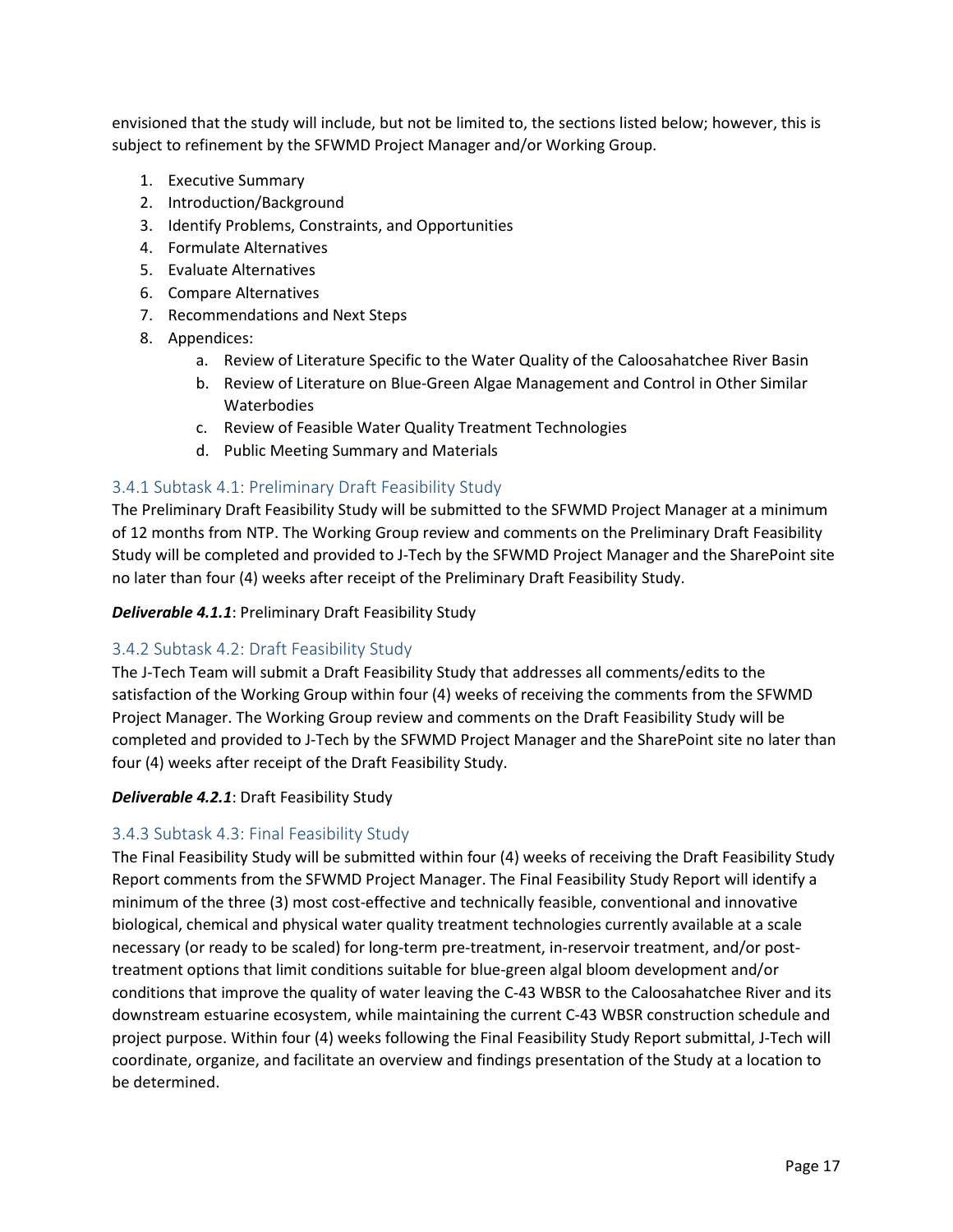#### *Deliverable 4.3.1*: Final Feasibility Study

*Deliverable 4.3.2:* Presentation of Final Feasibility Study, Presentation Materials, and Meeting Notes

For the purposes of this Study, no more than a concept plan, along with conceptual cost-benefit, alternatives, and trade-off analysis will be prepared for each alternative. After the Final Feasibility Study Report presentations are complete, the Working Group will review the alternatives and trade-offs to determine which alternative(s) will move forward for preliminary (30%) engineered design, which will be scoped under a separate contract.

## <span id="page-18-0"></span>4.0 Deliverables and Quality Certificate of Compliance

For each deliverable, J-Tech will submit one (1) electronic copy and two (2) hard copies. All project deliverables (e.g., reports, presentations, and spreadsheets) will be compatible with Microsoft Office Professional 2010 and included on the project SharePoint site. All final deliverables will be in portable document format (PDF), distributed to the Working Group via email and included on the project SharePoint site.

A signed *Quality Certificate of Compliance*, as developed by SFWMD, will be submitted for any engineering deliverable. This certificate will confirm that J-Tech has performed all internal quality assurance/quality control reviews, and that the contents of the submittal are complete and meet the requirements as stated in the Work Order. J-Tech will complete the certificate with the required information specific to the deliverable being submitted.